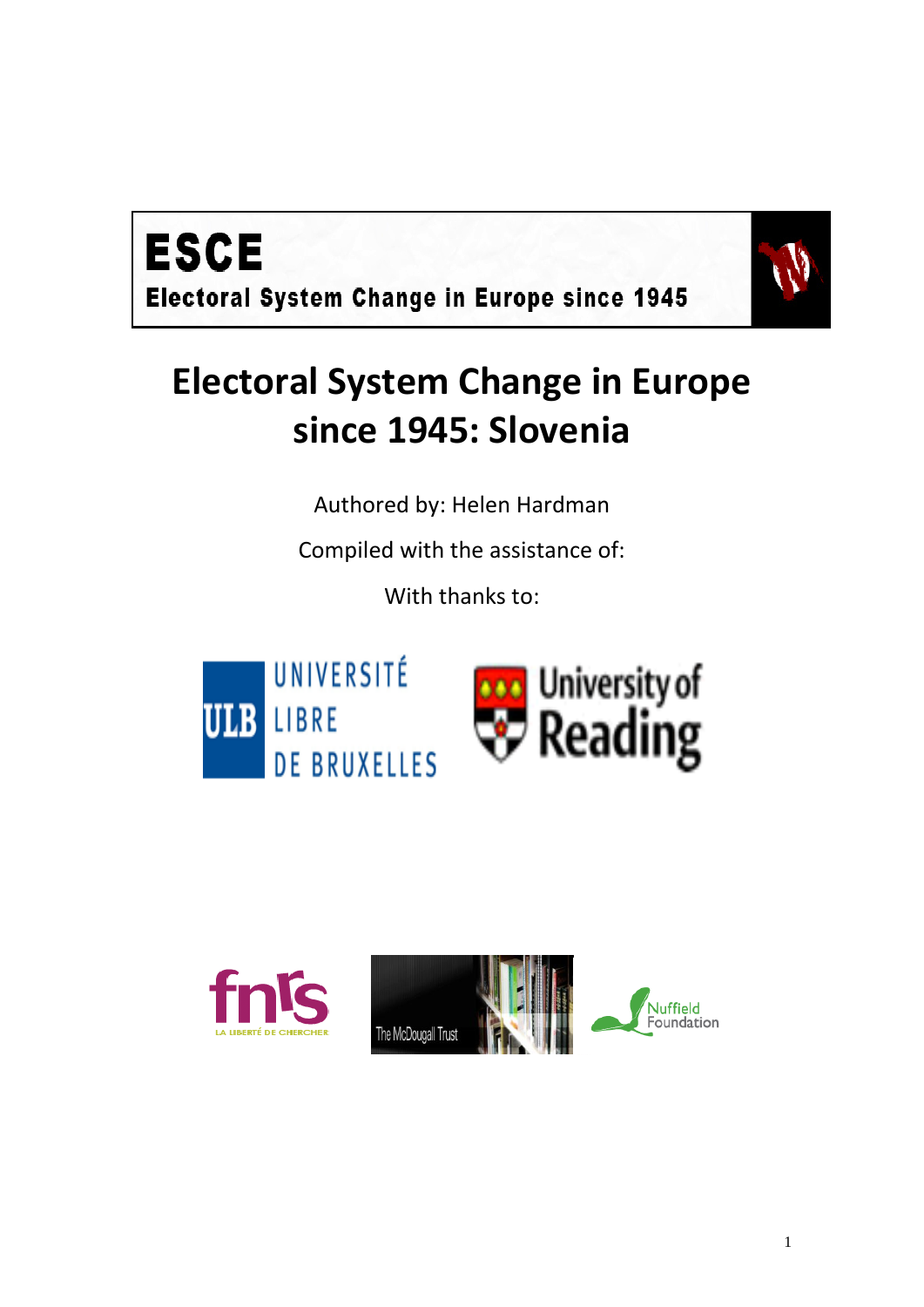

## **Section 1: Overview of the Slovenian Electoral System Changes since 1990**

In 1989, a new law on elections to the tricameral Slovenian Parliament was enacted by which representatives to the three houses – the Socio-Political Chamber, the Chamber of Communes and the Chamber of Associated Labour – were to be elected by proportional, majority and plurality systems, respectively. The range of systems reflects the competing preferences of the different political groups at the time. While the ruling elite favoured a majority system, the new parties pressed for PR (Fink Hafner, 2008) and the new Parliament was to determine the electoral system thereafter on the basis of a two-thirds majority vote. The equivalent of a lower house from among these three was the Socio-Political Chamber. The provisions for electing the Socio-Political Chamber were quite permissive, in that the electorate was given the option of both preferential and cross-party voting, and the threshold for parties to receive mandates at the second tier of the election was relatively low (2.5 per cent). Mandates were allocated using the Hare method at the first tier and D'Hondt at the second (Gaber 1992).

In 1992, a new bicameral system was introduced, comprising the National Assembly (lower house) and National Council (upper house). The 1992 Law on elections to the National Assembly retained the Hare and D'Hondt methods of allocating mandates, amended the method of preferential voting, and increased the thresholds by which parties could compete in the second tier of the elections. Although in 1996 the electorate expressed a preference for a two-round majority system at a referendum, the results were declared inconclusive and though later in 1998 the Constitutional Court ruled that the results were valid, and that the National Assembly should legislate in accordance with the electorate's wishes, the National Assembly have resisted this requirement. Instead, the Hare and D'Hondt methods remained in operation until 2000, when the National Assembly pushed through a Constitutional Amendment which introduced the Droop quota system for allocating mandates at the first tier of the elections. There has, however, been continued pressure for electoral reform (Toplak, 2006). Needless to say, though, enshrining the electoral system in the Constitution makes it more difficult to reform the electoral system. For the electorate to now initiate electoral reform through a referendum, instead of simply requiring a majority vote from among those voting, as in the case of a simple legislative referendum<sup>1</sup>, to amend the Constitution requires furthermore that the majority of the electorate vote.<sup>2</sup> The endorsement of an amendment to the Constitution by Parliament requires a two-thirds majority vote.<sup>3</sup>

 $1$  Article 90, Constitution of the Republic of Slovenia, 1991

http://www.wipo.int/wipolex/en/text.jsp?file\_id=180804<br>2 Article 170 Constitution of the Benublic of Slovenia, 1991 Article 170 Constitution of the Republic of Slovenia, 1991

[http://www.wipo.int/wipolex/en/text.jsp?file\\_id=180804](http://www.wipo.int/wipolex/en/text.jsp?file_id=180804) 

<sup>&</sup>lt;sup>3</sup> Article 169 Constitution of the Republic of Slovenia, 1991

[http://www.wipo.int/wipolex/en/text.jsp?file\\_id=180804](http://www.wipo.int/wipolex/en/text.jsp?file_id=180804)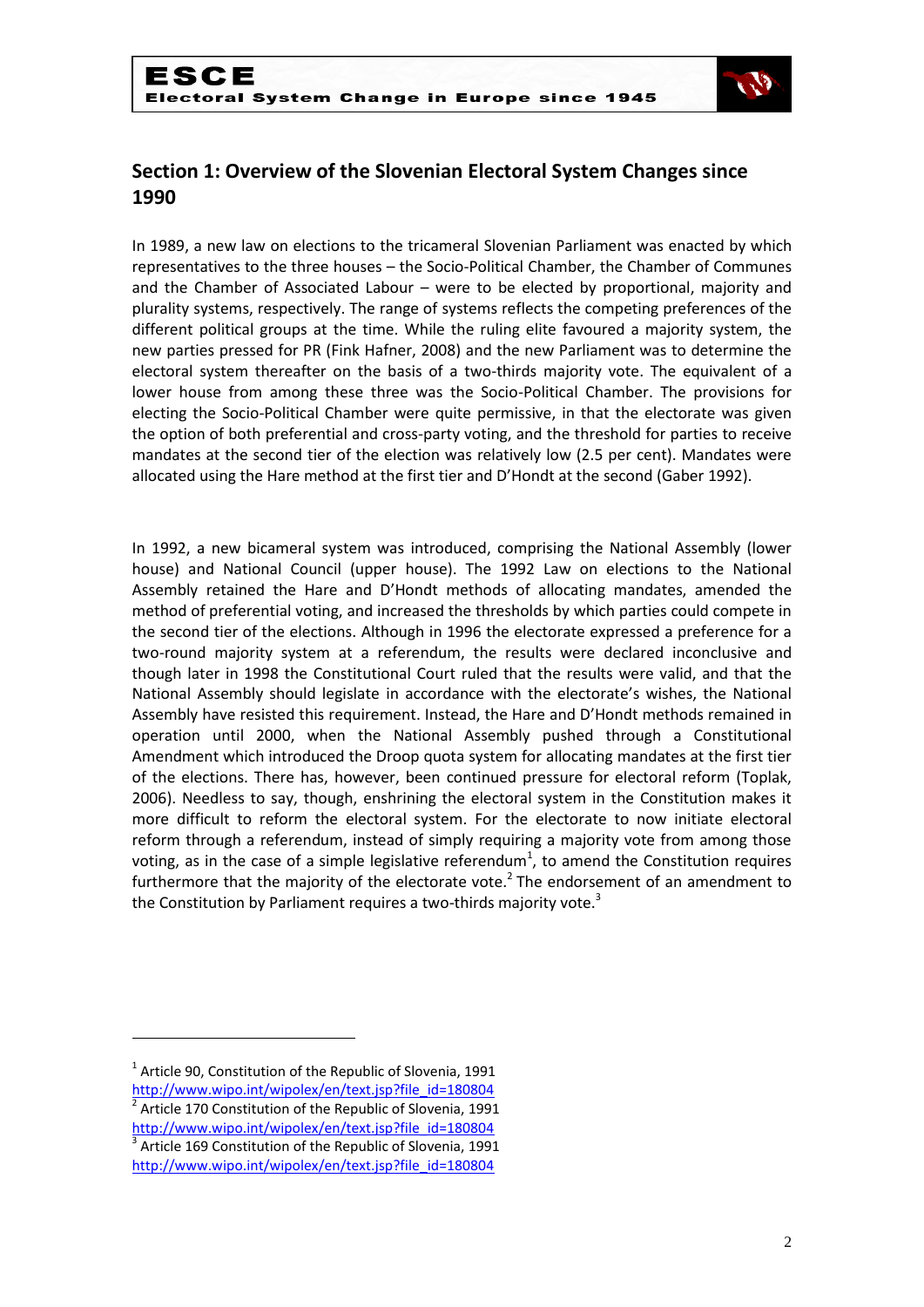

# **Section 2: Relevant Electoral System changes in Slovenia since 1945**

| Law                     | Amendment               | Date of<br>enactment | Location                       | <b>Relevant for the</b><br>research |
|-------------------------|-------------------------|----------------------|--------------------------------|-------------------------------------|
|                         |                         |                      |                                |                                     |
| Law on                  |                         | 27.12.1989           | Official journal               | Yes                                 |
| elections to the        |                         |                      | of the Republic                |                                     |
| Parliament <sup>4</sup> |                         |                      | of Slovenia <sup>5</sup> , nr. |                                     |
|                         |                         |                      | 42/1989,                       |                                     |
|                         |                         |                      | 29.12.1989                     |                                     |
|                         |                         |                      | http://www.ura                 |                                     |
|                         |                         |                      | dni-                           |                                     |
|                         |                         |                      | list.si/dl/vip_akt             |                                     |
|                         |                         |                      | i/1989-02-                     |                                     |
|                         |                         |                      | 2188.pdf                       |                                     |
|                         |                         |                      |                                |                                     |
|                         |                         |                      |                                |                                     |
|                         | Law amending            |                      | Official journal               |                                     |
|                         | and                     |                      | of the Republic                |                                     |
|                         | supplementing           |                      | of Slovenia, nr.               |                                     |
|                         | the law on              |                      | 5/1990                         |                                     |
|                         | elections to the        |                      |                                |                                     |
|                         | Parliament <sup>6</sup> |                      |                                |                                     |
|                         |                         |                      |                                |                                     |
|                         |                         |                      |                                |                                     |
| Constitutional          |                         | 27.10.1992           | Official journal               |                                     |
| <b>Court Decision</b>   |                         |                      | of the Republic                |                                     |
| not to                  |                         |                      | of Slovenia, nr.               |                                     |
| undertake               |                         |                      | 53/1992,                       |                                     |
| proceedings to          |                         |                      | 6.11.1992                      |                                     |
| review the              |                         |                      | http://www.ura                 |                                     |
| constitutionalit        |                         |                      | dni-                           |                                     |
| y of the                |                         |                      | list.si/1/content              |                                     |
| provisions in           |                         |                      | ?id=64571∂                     |                                     |
| Article 4 of the        |                         |                      | =&highlight=Zak                |                                     |
| Law on                  |                         |                      | ona+o+dolo%C4                  |                                     |
| establishing            |                         |                      | <b>%8Ditvi+volilnih</b>        |                                     |
| constituencies          |                         |                      | +enot+za+volity                |                                     |
| for the election        |                         |                      | e+poslancev+v+                 |                                     |
| of deputies to          |                         |                      | dr%C5%BEavni+                  |                                     |
| the National            |                         |                      | zbor                           |                                     |
| <b>Assembly and</b>     |                         |                      |                                |                                     |
| whether it is           |                         |                      |                                |                                     |
| compatible              |                         |                      |                                |                                     |

#### **Table 1. Summary of Slovenian Electoral Laws and Amendments since 1945**

<sup>&</sup>lt;sup>4</sup> <u>[Zakon o volitvah v skupščine](http://zakonodaja.gov.si/rpsi/r09/predpis_ZAKO2989.html)</u><br><sup>5</sup> Uradni List Republike Slovenije<br><sup>6</sup> Zakon o spremembah in dopolnitvah zakona o volitvah v skupščine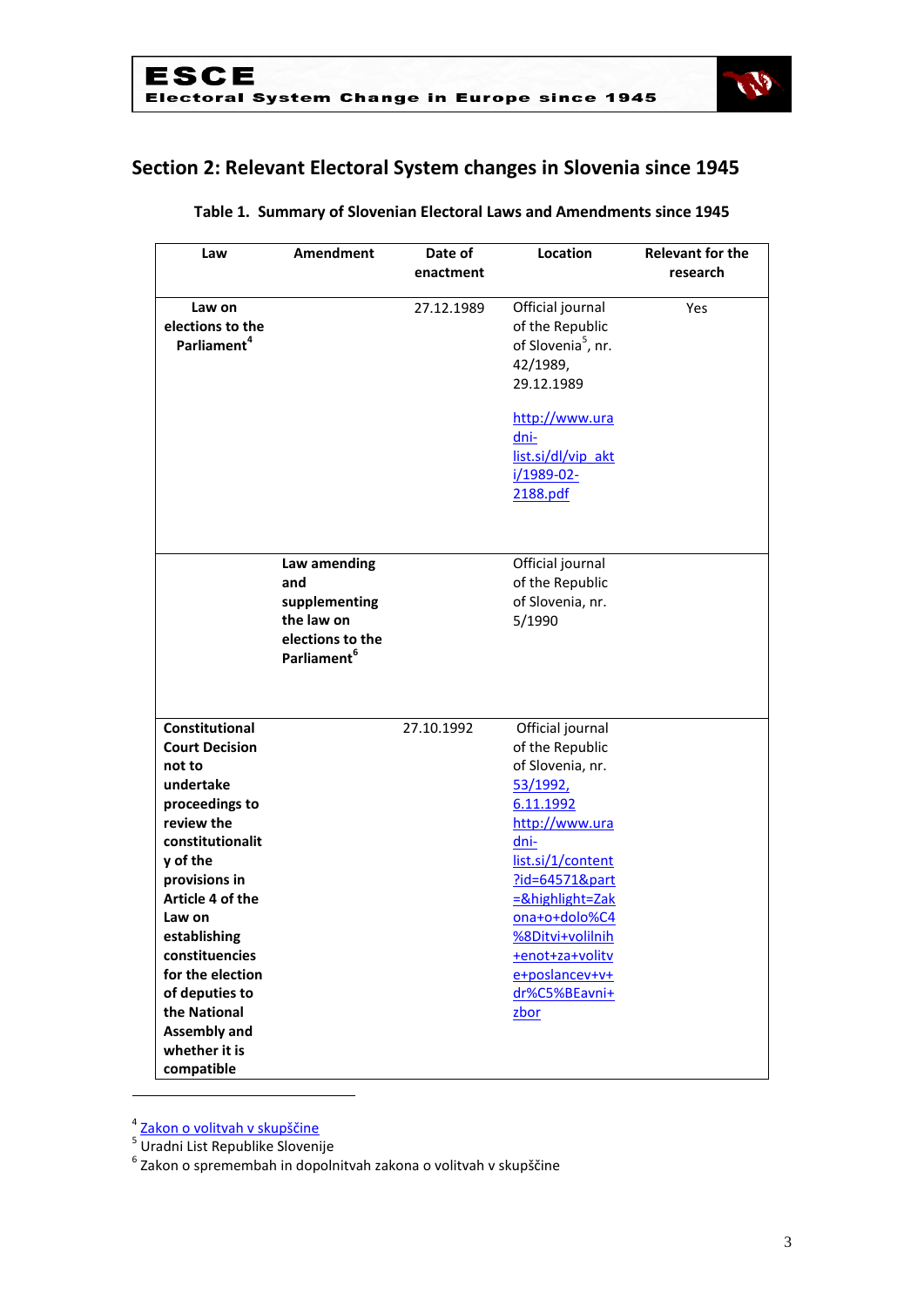

| with the<br>provisions in<br>Article 20 of<br>the Law on<br><b>National</b><br><b>Assembly</b><br>Elections <sup>7</sup>          |                                                                                                     |           |                                                                                                                                                          |     |
|-----------------------------------------------------------------------------------------------------------------------------------|-----------------------------------------------------------------------------------------------------|-----------|----------------------------------------------------------------------------------------------------------------------------------------------------------|-----|
| Law on<br>elections to the<br><b>National</b><br>Assembly <sup>8</sup>                                                            |                                                                                                     | 10.9.1992 | Official journal<br>of the Republic<br>of Slovenia, nr.<br>44, 12.9.1992<br>http://www.ura<br>dni-<br>list.si/ pdf/1992<br>/Ur/u1992044.p<br>df          | Yes |
| Law<br>establishing<br>electoral<br>constituencies<br>for electing<br>representatives<br>to the National<br>Assembly <sup>9</sup> |                                                                                                     | 24.9.1992 | Official journal<br>of the Republic<br>of Slovenia, nr.<br>46/1992, 28.9.<br>1992<br>http://www.ura<br>dni-<br>list.si/ pdf/1992<br>/Ur/u1992046.p<br>df | Yes |
|                                                                                                                                   | Law<br>supplementing<br>the law on<br>elections to the<br><b>National</b><br>Assembly <sup>10</sup> | 5.10.1995 | Official journal<br>of the Republic<br>of Slovenia nr.<br>60, 20.10.1995<br>http://www.ura<br>dni-<br>list.si/ pdf/1995<br>/Ur/u1995060.p<br>df          | No  |
| Constitutional<br>Court                                                                                                           |                                                                                                     |           | Website of the<br>Constitutional                                                                                                                         |     |

 $^7$  Sklep da se ne sprejme pobuda in ne začne postopek za oceno ustavnosti določb 4. člena zakona o določitvi volilnih enot za volitve poslancev v državni zbor in njihove skladnosti z določbami 20. člena zakona o volitvah v državni zbor, p. 3029

<sup>8</sup> Zakon o volitvah v Državni Zbor

<sup>&</sup>lt;sup>9</sup> Zakon o določitvi volilnih enot za volitve poslancev v državni zbor

<sup>&</sup>lt;sup>10</sup> Zakon o dopolnitvi zakona o volitvah v Državni Zbor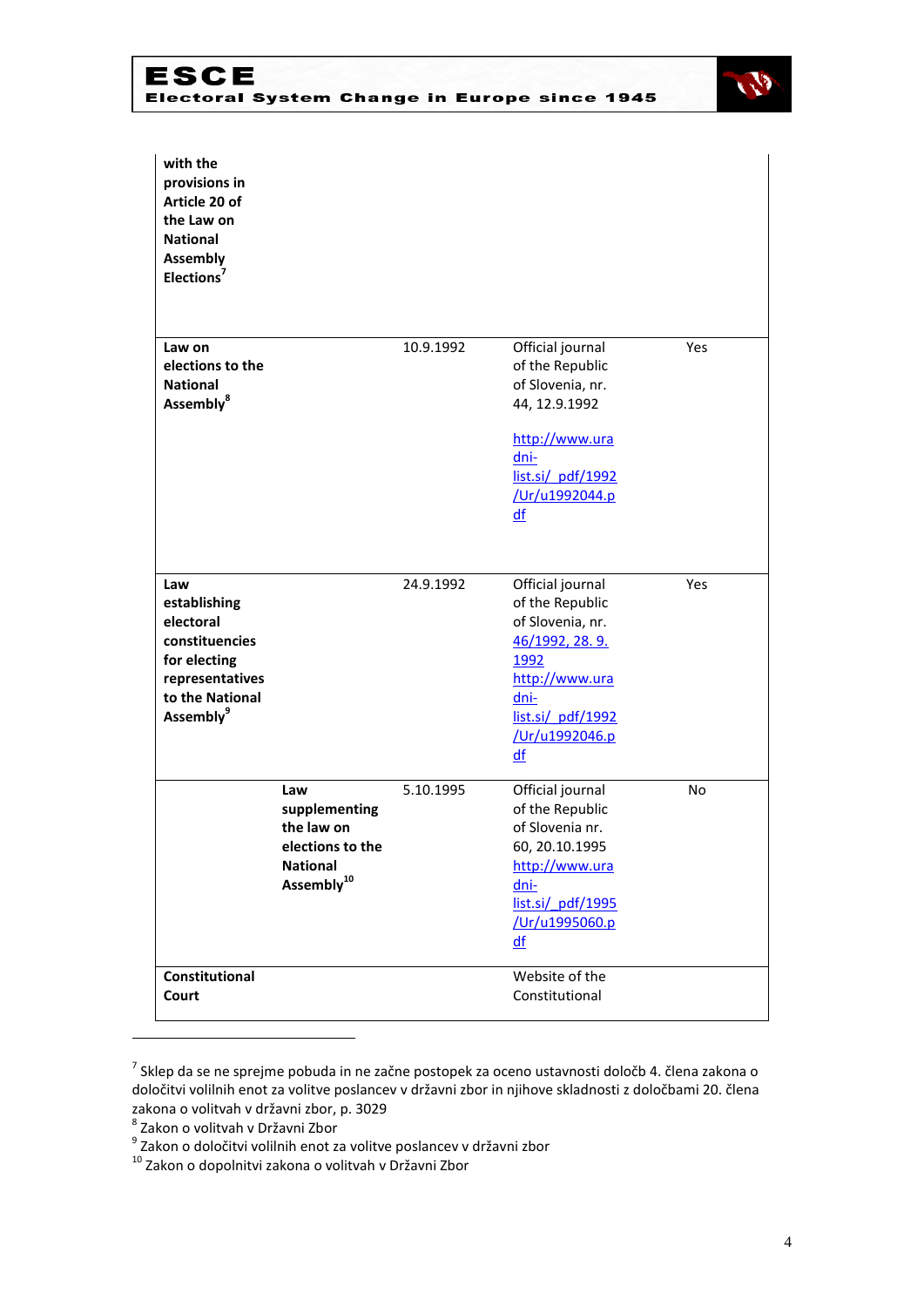

| U-I-199/96<br>Court<br>[Re:] the Law<br>http://odlocitve<br>on referenda<br><u>.us-</u><br>initiated by<br>rs.si/usrs/us-<br>individuals.<br>odl.nsf/o/4B261<br>Decree on the<br>5C9C1E8D1C9C<br>calling of a<br>125717200280D<br>legislative<br>$\underline{\mathsf{2B}}$<br>referendum on<br>elections to the<br><b>National</b><br>Assembly <sup>11</sup> |  |
|--------------------------------------------------------------------------------------------------------------------------------------------------------------------------------------------------------------------------------------------------------------------------------------------------------------------------------------------------------------|--|
| <b>Constitutional</b><br>8.3.1996<br>Official journal<br>of the Republic<br><b>Court Ruling to</b>                                                                                                                                                                                                                                                           |  |
| establish<br>of Slovenia, nr.                                                                                                                                                                                                                                                                                                                                |  |
| whether the<br>14/1996,                                                                                                                                                                                                                                                                                                                                      |  |
| clause of the<br>8.3.1996                                                                                                                                                                                                                                                                                                                                    |  |
| second<br>http://www.ura                                                                                                                                                                                                                                                                                                                                     |  |
| paragraph of<br>dni-<br>Article 93 of                                                                                                                                                                                                                                                                                                                        |  |
| list.si/ pdf/1996<br>the Law on                                                                                                                                                                                                                                                                                                                              |  |
| /Ur/u1996014.p<br>elections to the                                                                                                                                                                                                                                                                                                                           |  |
| df<br><b>National</b>                                                                                                                                                                                                                                                                                                                                        |  |
| <b>Assembly is</b>                                                                                                                                                                                                                                                                                                                                           |  |
| compatible                                                                                                                                                                                                                                                                                                                                                   |  |
| with the                                                                                                                                                                                                                                                                                                                                                     |  |
| Constitution,                                                                                                                                                                                                                                                                                                                                                |  |
| and to                                                                                                                                                                                                                                                                                                                                                       |  |
| establish                                                                                                                                                                                                                                                                                                                                                    |  |
| whether the                                                                                                                                                                                                                                                                                                                                                  |  |
| Law on<br>elections to the                                                                                                                                                                                                                                                                                                                                   |  |
| <b>National</b>                                                                                                                                                                                                                                                                                                                                              |  |
| <b>Assembly is</b>                                                                                                                                                                                                                                                                                                                                           |  |
| constitutional                                                                                                                                                                                                                                                                                                                                               |  |
| in so far as                                                                                                                                                                                                                                                                                                                                                 |  |
| there is no                                                                                                                                                                                                                                                                                                                                                  |  |
| obligation in                                                                                                                                                                                                                                                                                                                                                |  |
| Article 93 to                                                                                                                                                                                                                                                                                                                                                |  |
| publish the                                                                                                                                                                                                                                                                                                                                                  |  |
| registered lists                                                                                                                                                                                                                                                                                                                                             |  |
| of candidates'<br>names in the                                                                                                                                                                                                                                                                                                                               |  |
| mass media for                                                                                                                                                                                                                                                                                                                                               |  |

1

<sup>11</sup> **U-I-199/96** Zakon o referendumu in ljudski iniciativi (Ur. list RS, št. 15/94) (ZRLI) Odlok o razpisu zakonodajnega referenduma za volitve v Državni zbor (Ur. list RS, št. 25/96), 3. in 4. tč.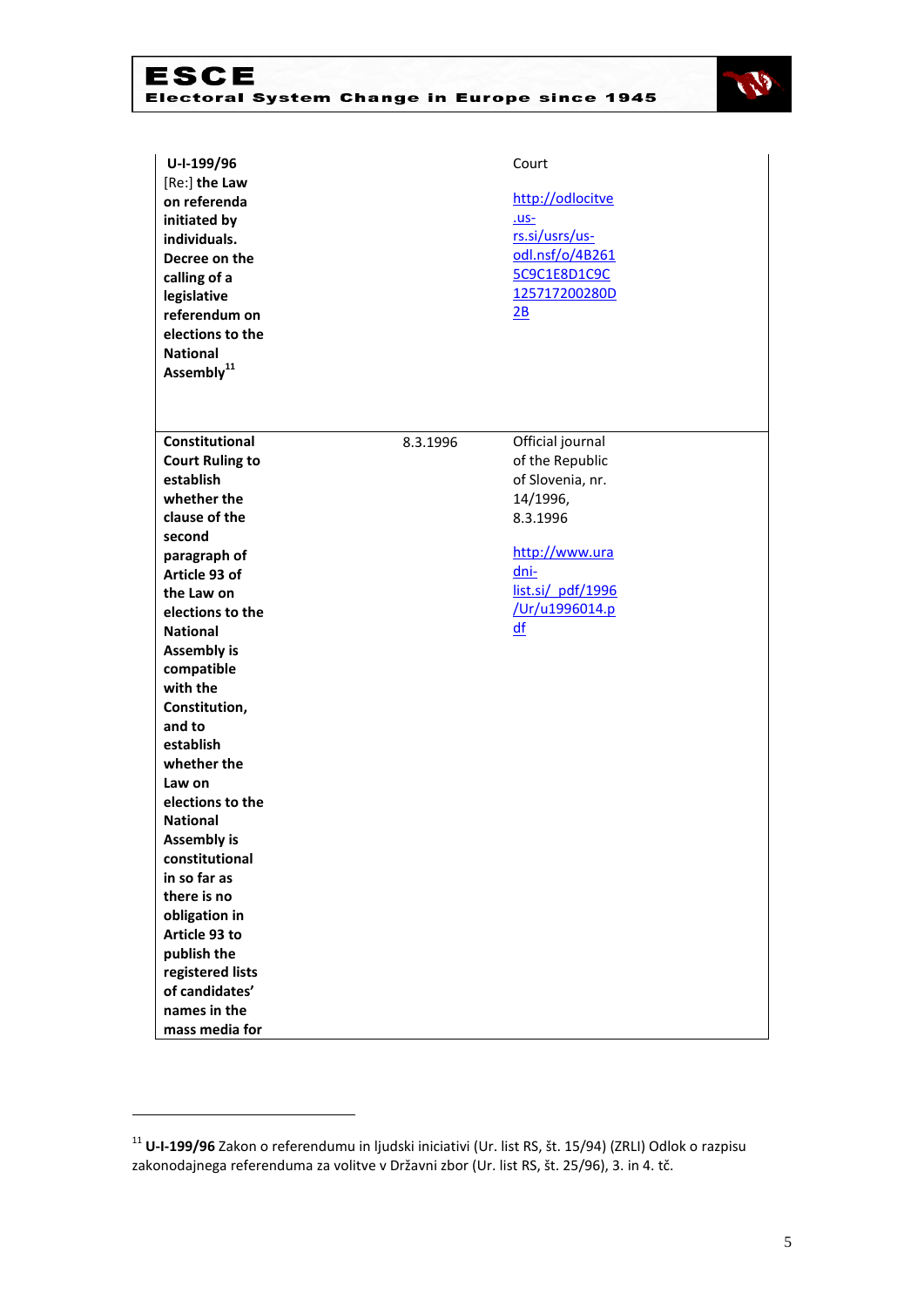



| the electorate's<br>information. <sup>12</sup> |           |                        |     |
|------------------------------------------------|-----------|------------------------|-----|
| <b>Constitutional</b>                          | 12.7.1996 | Official journal       |     |
| <b>Court Ruling</b>                            |           | of the Republic        |     |
| 2369 to                                        |           | of Slovenia, nr.       |     |
| establish                                      |           | 36/1996,               |     |
| whether the                                    |           | 12.7.1996              |     |
| second and                                     |           |                        |     |
| third                                          |           | http://www.ura<br>dni- |     |
| paragraphs of                                  |           | list.si/1/objava.j     |     |
| Article 92 of                                  |           | sp?urlid=19963         |     |
| the Law on                                     |           | 6&stevilka=236         |     |
| elections to the                               |           |                        |     |
| <b>National</b>                                |           | $\overline{9}$         |     |
| <b>Assembly are</b>                            |           |                        |     |
| compatible<br>with the                         |           |                        |     |
| Constitution. <sup>13</sup>                    |           |                        |     |
|                                                |           |                        |     |
| <b>Constitutional</b>                          | 19.12.96  | Website of the         | Yes |
| Court U-p                                      |           | Constitutional         |     |
| 341/96                                         |           | Court                  |     |
| Constitutional                                 |           |                        |     |
| complaint by                                   |           | http://odlocitve       |     |
| the signatories                                |           | $. us-$                |     |
| of an initiative                               |           | rs.si/usrs/us-         |     |
| to request the                                 |           | odl.nsf/o/F1D56        |     |
| last legislative                               |           | F9495E4DC89C1          |     |
| referendum on                                  |           | 257172002A27F          |     |
| elections to the                               |           | $\underline{0}$        |     |
| <b>National</b>                                |           |                        |     |
| <b>Assembly and</b>                            |           |                        |     |
| the SSS Report                                 |           |                        |     |
| on the Decision                                |           |                        |     |
| of the                                         |           |                        |     |
| Republican                                     |           |                        |     |
| <b>Electoral</b>                               |           |                        |     |
| <b>Commission of</b>                           |           |                        |     |
| 12.12.96                                       |           |                        |     |
| regarding the                                  |           |                        |     |
| results of the                                 |           |                        |     |
| referendum on                                  |           |                        |     |
| the electoral                                  |           |                        |     |

<sup>&</sup>lt;sup>12</sup> Odločba o ugotovitvi, da določba drugega odstavka 93. člena zakona o volitvah v Državni zbor ni v neskladju z ustavo, o ugotovitvi, da je zakon o volitvah v Državni zbor v neskladju z ustavo, kolikor ne predpisuje obvezne objave seznamov spiskov kandidatov iz drugega odstavka 93. člena v sredstvih javnega obveščanja in na voliščih, in o tem, da mora Državni zbor to neskladje odpraviti do 1. avgusta 1996, p. 1020.

<sup>13</sup> Odločba o ugotovitvi, da drugi in tretji odstavek 92. člena zakona o volitvah v Državni zbor nista v neskladju z ustavo, p. 3136.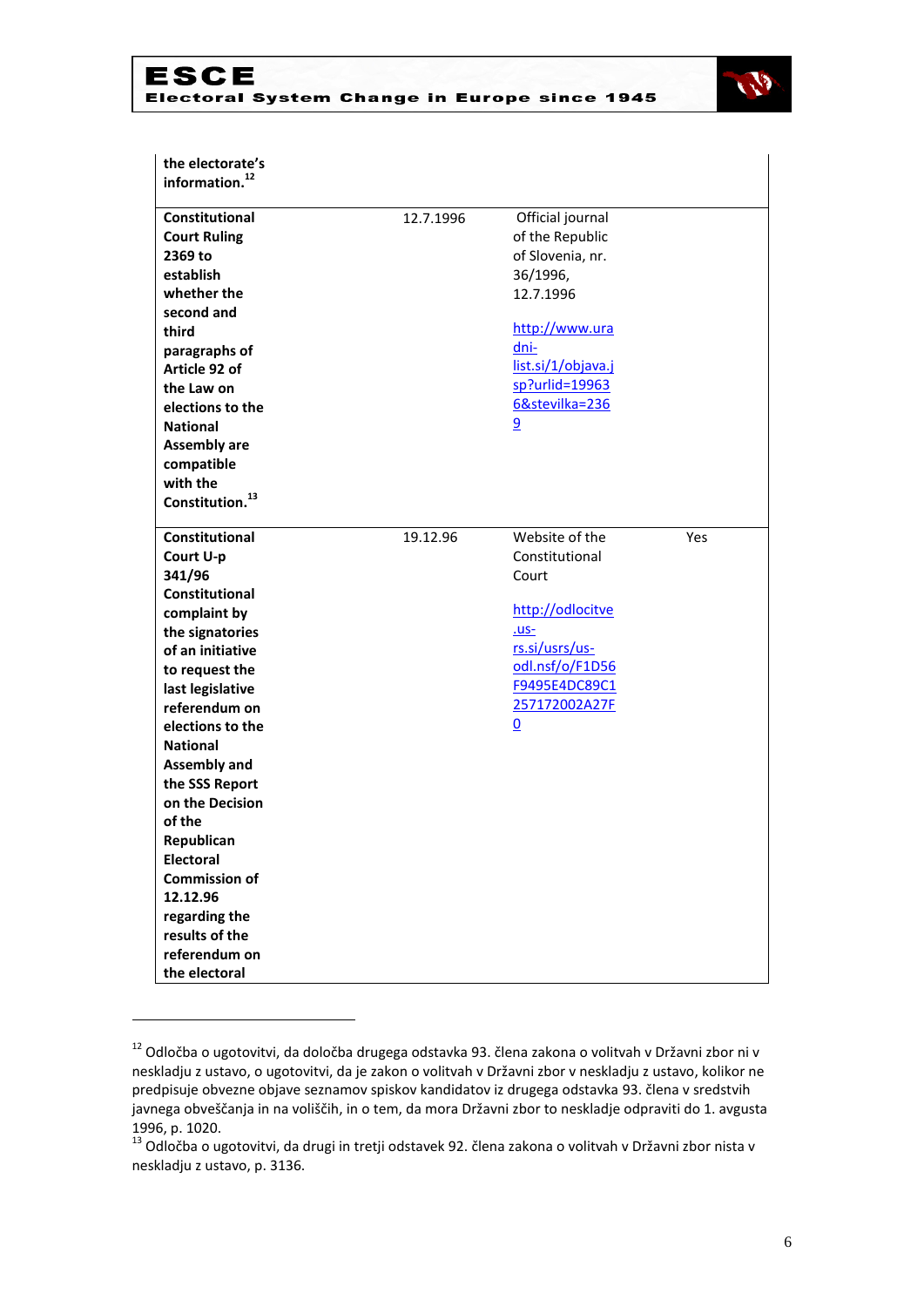

| system of<br>$8.12.96^{14}$                                                                                                                                                                                                                   |           |                                                                                                                                                                                   |     |
|-----------------------------------------------------------------------------------------------------------------------------------------------------------------------------------------------------------------------------------------------|-----------|-----------------------------------------------------------------------------------------------------------------------------------------------------------------------------------|-----|
| <b>Constitutional</b><br><b>Court Ruling</b><br>3226 to repeal<br>part of Article<br>87 of the Law<br>on elections to<br>the National<br><b>Assembly to</b><br>decide on the<br>provision of<br>postal votes<br>from abroad<br>[etc.] $^{15}$ | 9.10.1997 | Official journal<br>of the Republic<br>of Slovenia, nr.<br>67/1997,<br>30.10.1997<br>http://www.ura<br>dni-<br>list.si/ pdf/1997<br>/Ur/u1997067.p<br>df                          |     |
| <b>Constitutional</b><br>Court U-I 12/97<br>[Re:] The law<br>on the method<br>of voting and<br>determining<br>the outcome of<br>the<br>referendum on<br>electoral<br>system <sup>16</sup>                                                     | 8.10.1998 | Website of the<br>Constitutional<br>Court<br>http://odlocitve<br>$. us-$<br>rs.si/usrs/us-<br>odl.nsf/o/002D3<br><b>BB3C124F6FCC1</b><br>25717200280E0<br>$\overline{\mathsf{D}}$ | Yes |
| <b>Constitutional</b><br><b>Court Ruling</b><br>844 to<br>establish<br>whether the<br>Law on<br>elections to the<br><b>National</b><br><b>Assembly</b> [and<br>other laws] is<br>constitutional.<br>17                                        | 13.3.1998 | Official journal<br>of the Republic<br>of Slovenia, nr.<br>20/1998,<br>13.3.1998<br>http://www.ura<br>dni-<br>list.si/ pdf/1998<br>/Ur/u1998020.p<br>df                           |     |

<sup>&</sup>lt;sup>14</sup> Ustavna pritožba podpisnikov pobude in predlagateljev zahteve za razpis predhodnega zakonodajnega referenduma za volitve v Državni zbor ter SSS zoper Poročilo Republiške volilne komisije z dne 12.12.1996 o izidu glasovanja na referendumu o volilnem sistemu, ki je bil 8. decembra 1996

1

<sup>15</sup> Odločba o razveljavitvi dela 87. člena zakona o volitvah v Državni zbor, o določitvi ugotavljanja izida glasovanja po pošti iz tujine ter o datumu morebitnega ponovnega glasovanja na volitvah predsednika republike v letu 1997, p. 5287.

<sup>&</sup>lt;sup>16</sup> Zakon o načinu glasovanja in o ugotavljanju izida glasovanja na referendumu o volilnem sistemu (Uradni list RS, št. 57/96) (ZNGUIG), 3. odst. 3. čl., 25. čl.

<sup>&</sup>lt;sup>17</sup> Odločba o ugotovitvi skladnosti z ustavo zakona o volitvah v Državni zbor, zakona o lokalnih volitvah, 22. člena zakona o evidenci volilne pravice, četrtega odstavka 53. člena, 134. člena in drugega odstavka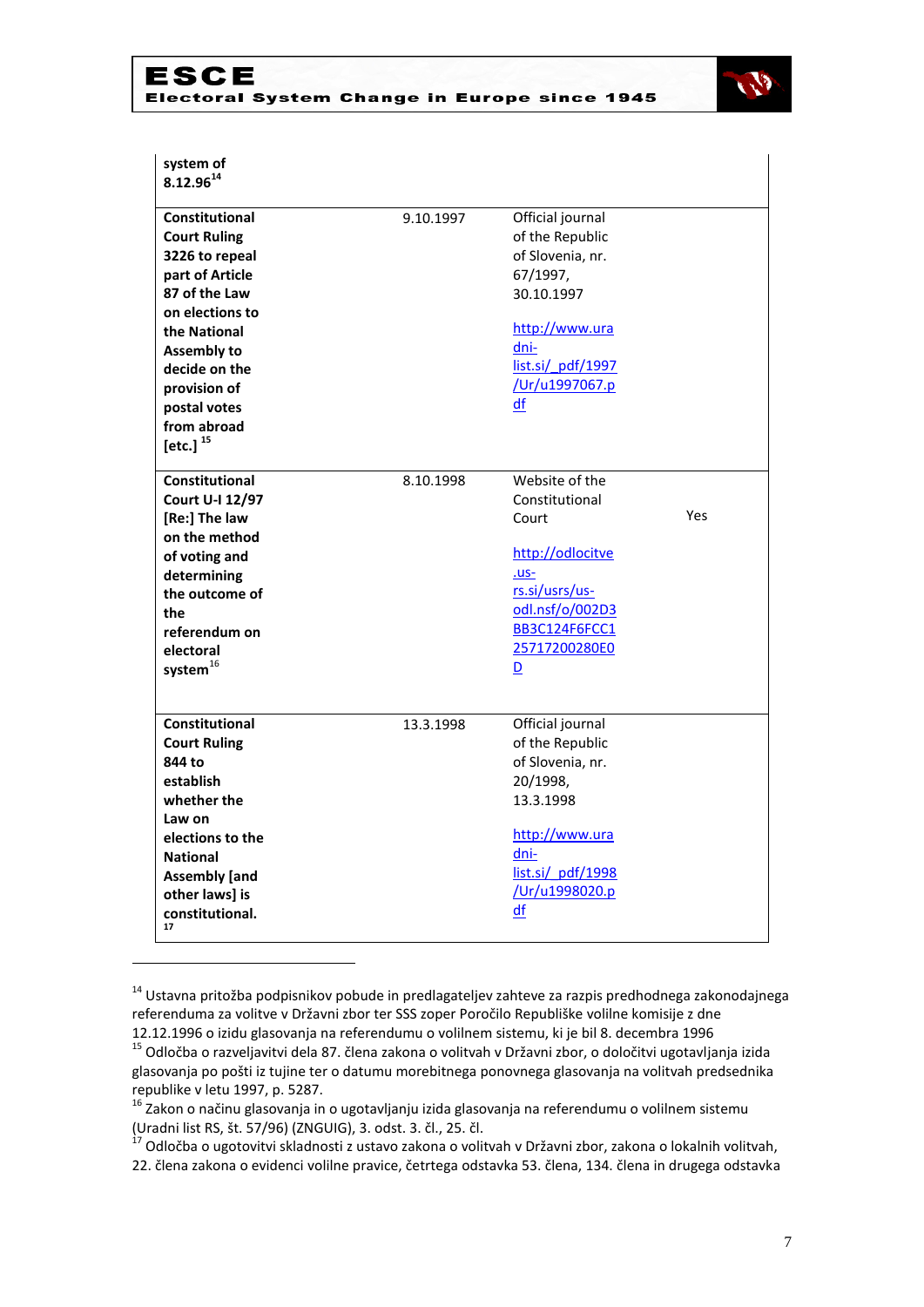

| Constitutional<br><b>Court Ruling</b><br>1013 on<br>whether Article<br>43 of the Law<br>on elections to<br>the National<br><b>Assembly is</b><br>constitutional <sup>18</sup>                                                                              |                                                                                                                            | 4.3.1999  | Official journal<br>of the Republic<br>of Slovenia,<br>nr.22/1999,<br>2.4.1999<br>http://www.ura<br>dni-<br>list.si/ pdf/1999<br>/Ur/u1999022.p<br>df                                                                                     | Possibly |
|------------------------------------------------------------------------------------------------------------------------------------------------------------------------------------------------------------------------------------------------------------|----------------------------------------------------------------------------------------------------------------------------|-----------|-------------------------------------------------------------------------------------------------------------------------------------------------------------------------------------------------------------------------------------------|----------|
| Constitutional<br><b>Court Ruling</b><br>1450 that the<br>first and fourth<br>paragraphs of<br>Article 92 of<br>the Law on<br>elections to the<br><b>National</b><br><b>Assembly are</b><br>not<br>incompatible<br>with the<br>Constitution. <sup>19</sup> |                                                                                                                            | 9.3.2000  | Official journal<br>of the Republic<br>of Slovenia, nr.<br>31/2000,<br>7.4.2000<br>http://www.ura<br>dni-<br>list.si/ pdf/2000<br>/Ur/u2000031.p<br>df                                                                                    |          |
|                                                                                                                                                                                                                                                            | Constitutional<br>Law amending<br>article 80 of the<br><b>Constitution of</b><br>the Republic of<br>Slovenia <sup>20</sup> | 21.7.2000 | Official journal<br>of the Republic<br>of Slovenia, nr.<br>66/2000 of<br>26.7.2000<br>http://www.ura<br>dni-<br>list.si/ pdf/2000<br>/Ur/u2000066.p<br>df<br><b>Full amended</b><br>version of the<br>law on elections<br>to the National | Yes      |

140. člena statuta Mestne občine Koper, o ugotovitvi protiustavne pravne praznine v zakonu o evidenci volilne pravice ter o delnem zavrženju pobude, p. 1308.

<sup>&</sup>lt;sup>18</sup> Odločba o oceni ustavnosti 43. člena zakona o volitvah v Državni zbor, p. 2460.

<sup>&</sup>lt;sup>19</sup> Odločba, da prvi in četrti odstavek 92. člena zakona o volitvah v Državni zbor nista v neskladju z ustavo, p. 3798.

<sup>&</sup>lt;sup>20</sup> Ustavni zakon o dopolnitvi 80. člena ustave Republike Slovenije (UZ80), p. 8201.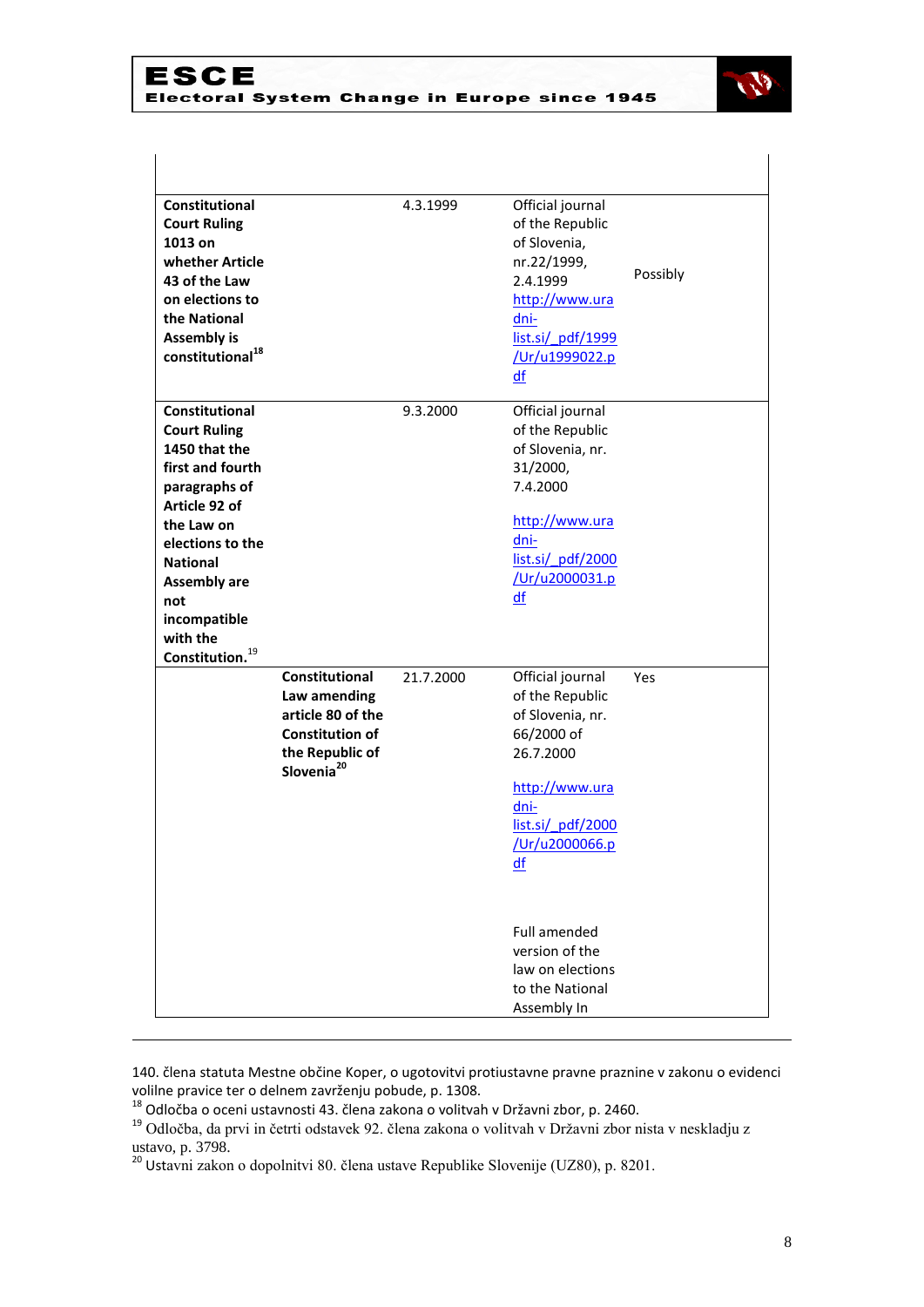

|                                                                                                                                                                                                                |                                                                                          |           | English at:<br>http://www.legi<br>slationline.org/d<br>ocuments/id/38<br>25                                                                               |
|----------------------------------------------------------------------------------------------------------------------------------------------------------------------------------------------------------------|------------------------------------------------------------------------------------------|-----------|-----------------------------------------------------------------------------------------------------------------------------------------------------------|
|                                                                                                                                                                                                                |                                                                                          |           |                                                                                                                                                           |
|                                                                                                                                                                                                                | Law amending<br>and<br>supplementing<br>the law on<br>political<br>parties <sup>21</sup> | 27.7.2000 | Official journal<br>of the Republic<br>of Slovenia, nr.<br>70/2000 of<br>8.8.2000                                                                         |
|                                                                                                                                                                                                                |                                                                                          |           | http://www.ura<br>dni-<br>list.si/ pdf/2000<br>/Ur/u2000070.p<br>df                                                                                       |
| Constitutional<br><b>Court Decision</b><br>463 on the<br>partial stay on<br>the execution<br>of  Article 7<br>on the Law on<br>elections to the<br><b>National</b><br>Assembly,<br>Article 35 of<br>the law on |                                                                                          | 16.1.2003 | Official journal<br>of the Republic<br>of Slovenia, nr.<br>11/2003 of<br>31.1.2003<br>http://www.ura<br>dni-<br>list.si/ pdf/2003<br>/Ur/u2003011.p<br>df |
| referenda<br>initiated by<br>individuals <sup>22</sup>                                                                                                                                                         |                                                                                          |           |                                                                                                                                                           |
|                                                                                                                                                                                                                | The partial<br>abrogation of<br>the law on<br>elections to the<br><b>National</b>        | 10.7.2003 | Official journal<br>of the Republic<br>of Slovenia, nr.<br>73/2003,                                                                                       |

<sup>21</sup> Zakon o spremembah in dopolnitvah zakona o političnih strankah (ZPolS-A), p. 8659.

<sup>&</sup>lt;sup>22</sup> Sklep o začasnem zadržanju izvrševanja 2. člena zakona o volitvah Predsednika Republike, 5. člena zakona o lokalnih volitvah, 7. člena zakona o volitvah v Državni zbor, 2. člena zakona o državnem svetu, 4. člena zakona o evidenci volilne pravice in 35. člena zakona o referendumu in o ljudski iniciativi, p. 1687.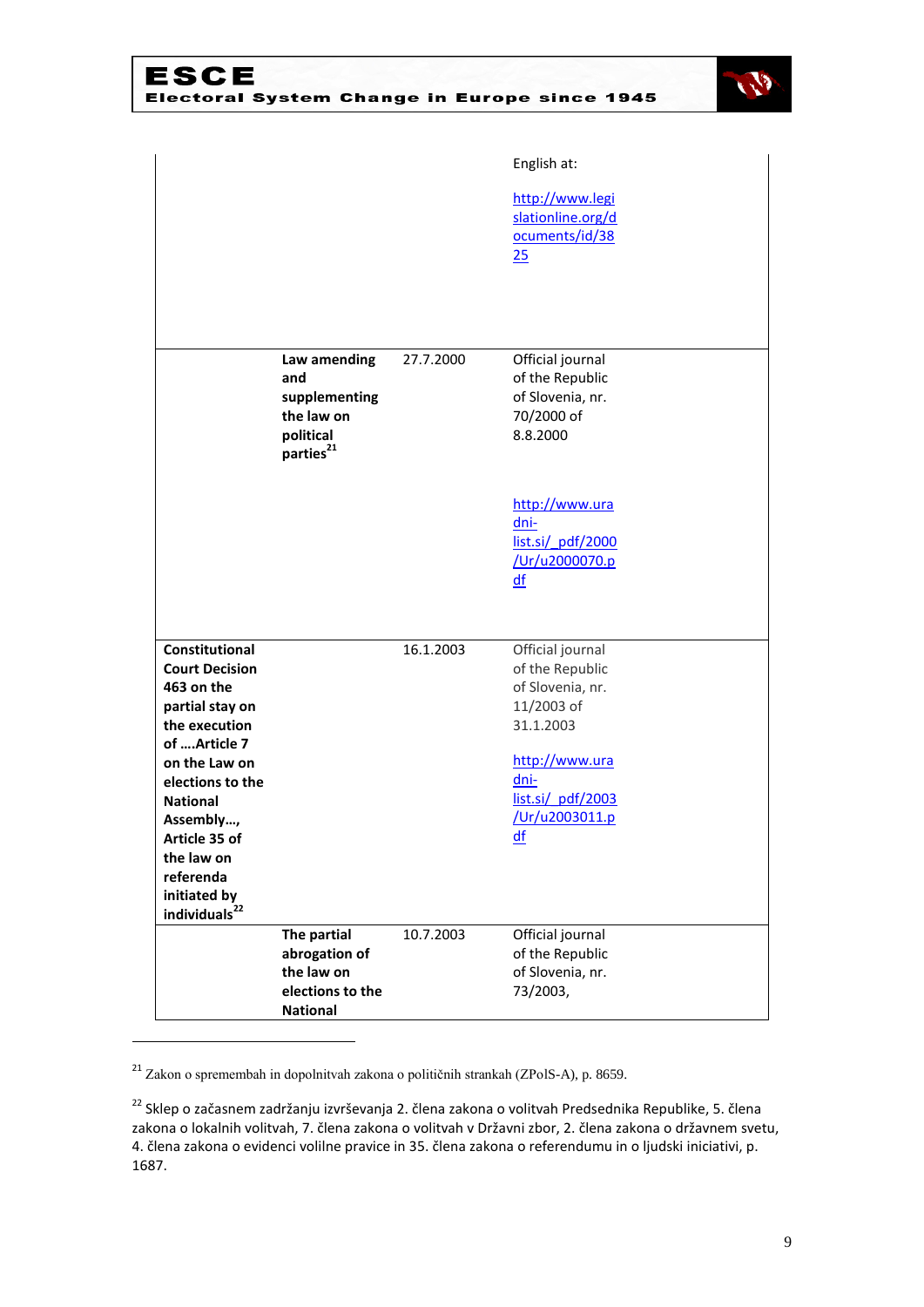

| Assembly, the<br><b>National</b><br>Council, law on<br>presidential<br>elections and<br>the law on local<br>elections <sup>23</sup>                                                    |           | 29.7.2003<br>http://www.ura<br>dni-<br>list.si/ pdf/2003<br>/Ur/u2003073.p<br>df                                                                                                           |         |
|----------------------------------------------------------------------------------------------------------------------------------------------------------------------------------------|-----------|--------------------------------------------------------------------------------------------------------------------------------------------------------------------------------------------|---------|
| Law amending<br>and<br>supplementing<br>the Law<br>establishing the<br>electoral<br>constituencies<br>for elections of<br>representatives<br>to the National<br>Assembly <sup>24</sup> | 13.7.2004 | Official journal<br>of the Republic<br>of Slovenia, nr.<br>80/2004,<br>23.7.2004<br>http://www.ura<br>dni-<br>list.si/1/objava.j<br>$sp?urlid = 20048$<br>0&stevilka=353<br>$\overline{3}$ | Perhaps |
|                                                                                                                                                                                        |           | Full version of<br>the law, as<br>amended, see:<br>http://www.ura<br>dni-<br>list.si/1/objava.j<br>sp?urlid=20052<br>4&stevilka=827                                                        |         |
| Law<br>supplementing<br>and amending<br>the Law on<br>elections to the<br><b>National</b><br>Assembly <sup>25</sup>                                                                    | 11.7.2006 | Official journal<br>of the Republic<br>of Slovenia,<br>78/2006, of<br>25.7.2006<br>http://www.ura<br><u>dni-</u>                                                                           | Yes     |

<sup>&</sup>lt;sup>23</sup> Delna razveljavitev zakona o volitvah v državni zbor, zakona o državnem svetu, zakona o volitvah predsednika republike in zakona o lokalnih volitvah, p. 11212.

<sup>&</sup>lt;sup>24</sup> Zakon o spremembah in dopolnitvah Zakona o določitvi volilnih enot za volitve poslancev v državni zbor (ZDVEDZ-A)

<sup>&</sup>lt;sup>25</sup> Zakon o spremembah in dopolnitvah Zakona o volitvah v državni zbor (ZVDZ-B), p. 8377.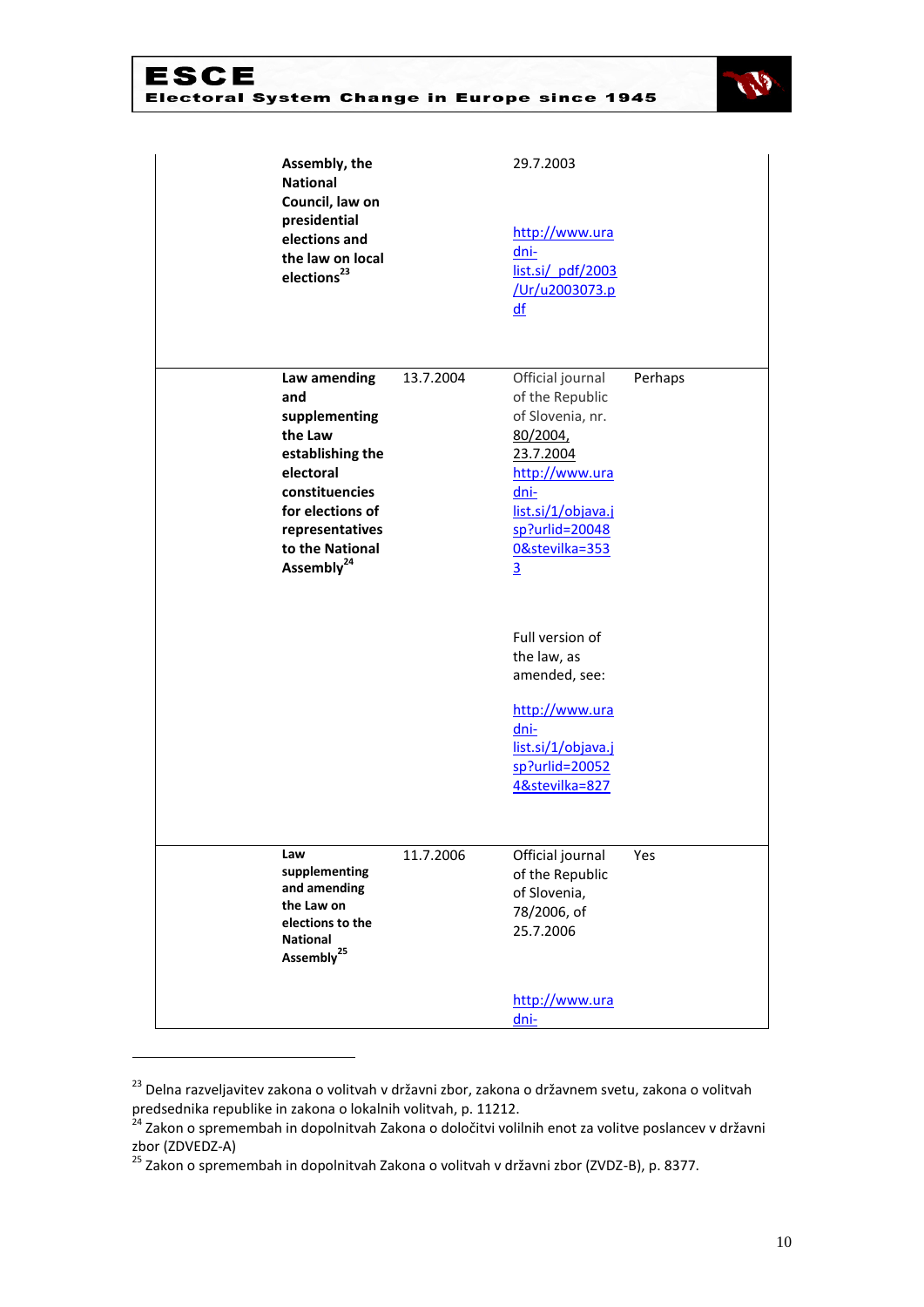

|                                                                                                                      |            | list.si/ pdf/2006<br>/Ur/u2006078.p<br>df                                          |     |
|----------------------------------------------------------------------------------------------------------------------|------------|------------------------------------------------------------------------------------|-----|
| Law on<br>elections to the<br><b>National</b><br><b>Assembly</b><br>(officially<br>amended<br>version) <sup>26</sup> | 29.09.2006 | Official journal<br>of the Republic<br>of Slovenia, nr.<br>109/2006,<br>23.10.2006 | Yes |
|                                                                                                                      |            | http://www.ura<br>dni-<br>list.si/ pdf/2006<br>/Ur/u2006109.p<br>df                |     |
| Constitutional<br><b>Court Ruling</b><br>2904 to<br>establish<br>whether the<br>Law on<br>elections to the           | 7.6.2007   | Official journal<br>of the Republic<br>of Slovenia,<br>54/2007,<br>18.6.2007       |     |
| <b>National</b><br><b>Assembly and</b><br>the Law on<br>local elections<br>is<br>unconstitution                      |            | http://www.ura<br>dni-<br>list.si/ pdf/2007<br>/Ur/u2007054.p<br>df                |     |
| al because of a<br>lack in detailed<br>provisions with<br>regard to<br>postal voting<br>and the<br>rejection of the  |            |                                                                                    |     |
| constitutional<br>complaint. <sup>27</sup><br>Constitutional<br><b>Court Decision</b><br>2115 to dismiss             | 22.5.2008  | Official journal<br>of the Republic<br>of Slovenia, nr.                            |     |
| [the<br>constitutional<br>complaint that                                                                             |            | 49/2008,<br>22.5.2008                                                              |     |

<sup>&</sup>lt;sup>26</sup> Zakon o volitvah v državni zbor (uradno prečiščeno besedilo) (ZVDZ-UPB1), p. 11223.

<sup>&</sup>lt;sup>27</sup> Odločba o ugotovitvi, da sta Zakon o volitvah v Državni zbor in Zakon o lokalnih volitvah v neskladju z Ustavo, ker ne urejata podrobneje pravil o glasovanju po pošti in o zavrnitvi ustavne pritožbe, p. 7427.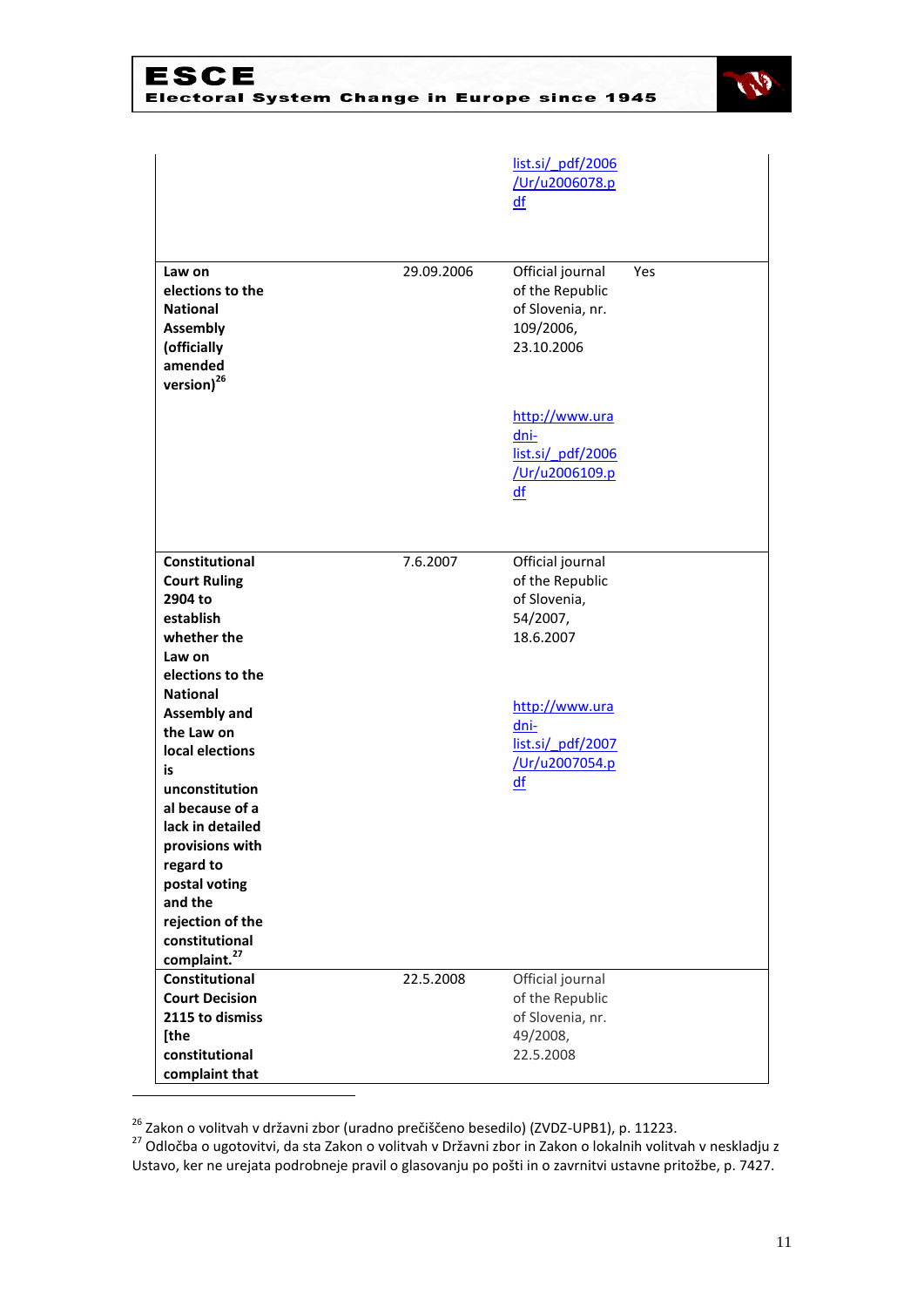

| Article 20 of    | http://www.ura      |
|------------------|---------------------|
| the Law on       | dni-                |
| presidential     | list.isi / pdf/2008 |
| elections is not | /Ur/u2008049.p      |
| compatible       | df                  |
| with the fifth   |                     |
| paragraph of     |                     |
| Article 82 of    |                     |
| the Law on       |                     |
| elections to the |                     |
| <b>National</b>  |                     |
| 28<br>Assembly]. |                     |
|                  |                     |

# **Section 3: Details of previous electoral systems and electoral system changes.**

### *3.1 The 1989 Law on Elections to the Parliament*

The first free elections to the tricameral parliament of Slovenia (comprising in total 240 seats) were held in April 1990, within the system of the still existing Yugoslavia (Fink-Hafner, 1992: 220-21) and were organised in accordance with the 1989 Law on elections to the Parliament.<sup>29</sup> The system for the Socio-Political Chamber was one of open-list proportional representation.

*Preferential voting.* With regard to the election of the 80 representatives to the Socio-Political Chamber, $30$  the 1989 law provided voters with as many votes as mandates to be allocated in the respective district and additionally the option of selecting candidates from different party lists.<sup>31</sup> So, in the case of the 1990 elections, this was in practice a maximum of between 3 and 7 votes, depending on the electoral district (Gaber, 1992: 22).

In the event that a voter simply indicated a preference for one particular party list, rather than indicating named candidates on the list, then preferences were to be allocated according to the ranking in which the party had listed candidates (and as many votes as mandates available). $32$  Candidates were to be awarded mandates according to the ranking in the party lists, except in those cases where preference votes for named individuals exceeded those accrued by default from instances where voters simply approved a party list as a whole.<sup>33</sup> Regardless of the above provision, precedence was to be given to those candidates that received the most votes.<sup>34</sup>

 $28$  Sklep o zavrnitvi, p. 5387

<sup>&</sup>lt;sup>29</sup> [Zakon o volitvah v skupščine](http://zakonodaja.gov.si/rpsi/r09/predpis_ZAKO2989.html)

<sup>30</sup> Družbenopolitični Zbor

<sup>&</sup>lt;sup>31</sup> Article 79, Zakon o volitvah v skupščine 1989

<sup>32</sup> Para. 3, Article 90, Zakon o volitvah v skupščine 1989

<sup>33</sup> Para. 6, Article 90 Zakon o volitvah v skupščine 1989

<sup>34</sup> Para. 7, Article 90 Zakon o volitvah v skupščine 1989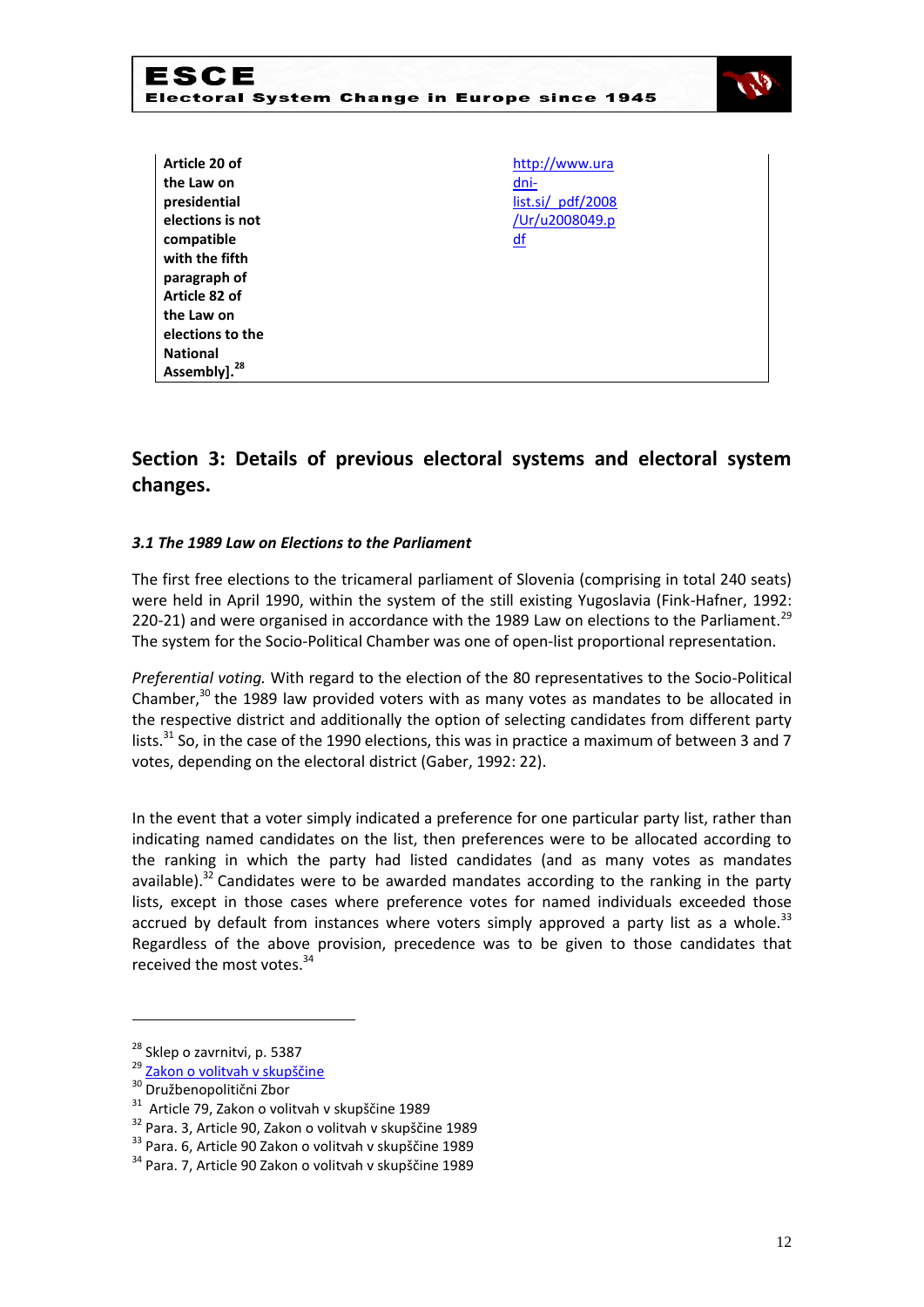

*District magnitude.* The law provided that the number of mandates allocated within each district was to be determined according to population size.<sup>35</sup> In addition to these regional constituencies, a further two seats were to be allocated to the Italian and Hungarian minorities across the country.<sup>36</sup> Details of the districts are given in Table 2, below.

Candidate lists. Two or more parties could submit joint lists of candidates.<sup>37</sup>

*Allocation of mandates at the first tier.* The quota for allocating mandates was calculated as the total number of votes cast in the electoral district divided by the number of mandates to be allocated in that district.<sup>38</sup> [i.e. Hare quota].

*Allocation of mandates at the second tier.* The D'Hondt method was to be used for distributing those mandates that remained unallocated,  $39$  and only those parties that reached the threshold of 2.5 per cent of the total votes cast nationwide were eligible for these.<sup>40</sup>

*Allocation of Italian and Hungarian mandates.* The two mandates to be distributed in the separate Italian and Hungarian constituencies were to be allocated in the same way as for the Chamber of Communes<sup>41</sup>, in accordance with Article 89, that is, a two-round majority system. In the event of a tiebreaker, then lots were to be drawn to determine the winner.<sup>42</sup>

| <b>District</b> | 1990<br>election | <b>District</b>                                                                                | 1992 to<br>date |
|-----------------|------------------|------------------------------------------------------------------------------------------------|-----------------|
| $\mathbf{1}$    |                  | 1. Idrija, Jesenice, Kamnik, Kranj, Radovljica, Škofija Loka, Tržić                            | 11              |
| 2               |                  | 2. Ajdovščina, Ilirska Bistrica, Izola, Koper, Nova Gorica, Piran,<br>Postojna, Sežana, Tolmin | 11              |
| 3               |                  | 3. Cerknica, Ljubljana Center, Ljubljana Vič-Rudnik, Ljubljana Šiška,<br>Logatec, Vrhnika      | 11              |
| 4               |                  | 4. Domžale, Grosuplje, Kočevje, Litija, Ljubljana Bežigrad, Ljubljana<br>Moste-Polje, Ribnica  | 11              |
| 5               |                  | 5. Celje, Dravograd, Mozirje, Radlje ob Dravi, Ravne na Koroškem,                              | 11              |

### Table 2: Allocation of seats

1

<sup>&</sup>lt;sup>35</sup> Article 35, Zakon o volitvah v skupščine 1989. The law itself does not specify the number of seats per district.

<sup>&</sup>lt;sup>36</sup> Article 37, Zakon o volitvah v skupščine 1989

<sup>37</sup> Para. 5, Article 43, Zakon o volitvah v skupščine 1989

<sup>38</sup> Para. 4, Article 90, Zakon o volitvah v skupščine 1989

<sup>39</sup> Para. 1, Article 91, Zakon o volitvah v skupščine 1989

<sup>40</sup> Para. 4, Article 91 Zakon o volitvah v skupščine 1989

<sup>41</sup> Article 97, Zakon o volitvah v skupščine 1989

<sup>42</sup> Para. 2, Article 89, Zakon o volitvah v skupščine 1989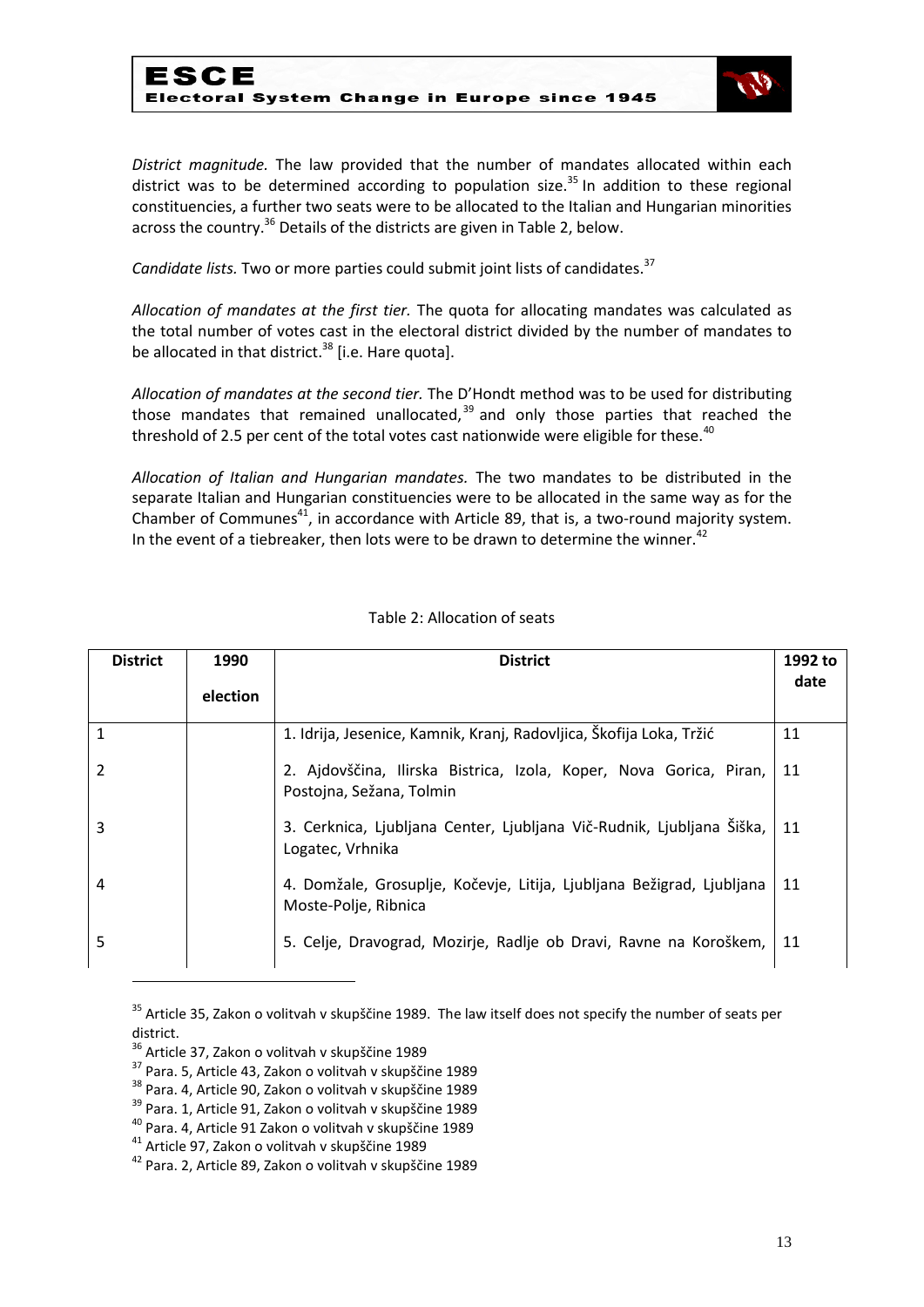|                                |                | Slovenj Gradec, Velenje, Žalec, Šentjur pri Celju                                                                |                              |
|--------------------------------|----------------|------------------------------------------------------------------------------------------------------------------|------------------------------|
| 6                              |                | 6. Brežice, Hrastnik, Krško, Laško, Metika, Novo mesto, Sevnica,<br>Tabovlje, Trebnje, Zagorje ob Savi, Črnomelj | 11                           |
| $\overline{7}$                 |                | 7. Maribor, Ruše, Slovenska Bistrica, Slovenske Konjice, Šmarje pri<br>Jelšah                                    | 11                           |
| 8                              |                | 8. Gornja Radgona, Lenart, Lendava, Ljutomer, Murska Sobota,<br>Ormož, Pesnica, Ptuj                             | 11                           |
| 9                              |                | 9. ITALIAN: Koper, Izola, Piran                                                                                  | $\mathbf{1}$                 |
| 10                             |                | 10. HUNGARIAN: Murska Sobota, Lendava                                                                            | $\mathbf 1$                  |
| 11                             |                |                                                                                                                  |                              |
| 12                             |                |                                                                                                                  |                              |
| 13                             |                |                                                                                                                  |                              |
| 14                             |                |                                                                                                                  |                              |
| Range                          | $3 - 7^{43}$   |                                                                                                                  | <b>Not</b><br>Applica<br>ble |
| Italian<br>&<br>Hungarian      | $\overline{2}$ |                                                                                                                  |                              |
| constituenc<br>ies             |                |                                                                                                                  |                              |
| Total<br>number of<br>mandates | 80             |                                                                                                                  | 90                           |

#### *The 1992 Law*

-

The new Constitution of 1991 established a bicameral parliament, comprising the lower chamber, the National Assembly, and the upper chamber, the National Council.<sup>44</sup> The National Assembly was to comprise 90 representatives. The electoral system was not specified in the Constitution, which instead provided that the system be decided by a two-thirds majority vote

<sup>43</sup> Slavko Gaber 'Elections in Slovenia – April 1990', *Representation* 31:113, pp. 22-24, p. 22 <sup>44</sup> Article 80 & 96, Ustav Republike Slovenije 1991[, http://www.uradni-](http://www.uradni-list.si/_pdf/1991/Ur/u1991033.pdf)

[list.si/\\_pdf/1991/Ur/u1991033.pdf](http://www.uradni-list.si/_pdf/1991/Ur/u1991033.pdf)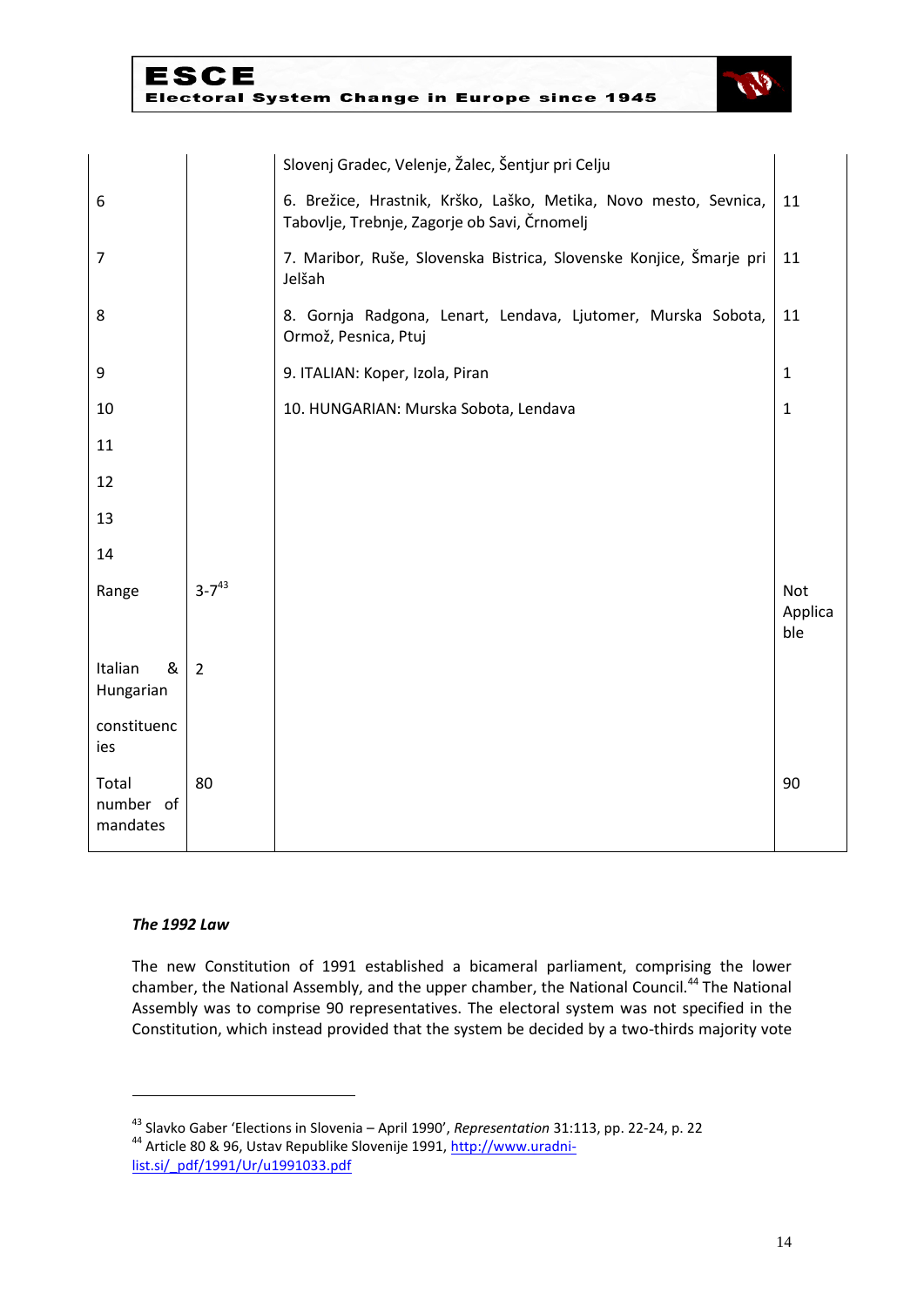

in the National Assembly.<sup>45</sup> In 1992, a new law was introduced for elections to the National Assembly.

*District magnitude.* The law reduced the number of districts to 8, and fixed the number of mandates in each at 11. The provision in the 1989 law, that additionally one mandate was to be allocated to the respective Italian and Hungarian communities, remained. Electoral districts were to be defined by population size so that each deputy would represent approximately an equal number of inhabitants.<sup>46</sup> The number of mandates for each district remains static and the boundaries of these districts are established in a separate law. $47$  While the main geographical divisions of these constituencies have remained the same since 1992, some minor boundary changes within these have occurred.<sup>48</sup> The separate law, which defines district boundaries, describes the Hungarian and Italian constituencies and the geographical areas these comprise as districts 9 and  $10.^{49}$ 

*Provisions for candidates and parties.* The law introduced a requirement that parties obtain the signatures of three serving deputies in parliament. In 1999, the Constitutional Court judged this provision unconstitutional, in that it was prohibitive to new parties wishing to compete<sup>50</sup> but nonetheless the requirement remains.<sup>51</sup>

Preferential voting. Voters could only vote for one candidate from the list of their choice.<sup>52</sup> While mandates allocated at the first tier of the election were to be awarded in accordance with the electorate's preferences, $53$  the new law provided parties at the second tier of the election with the option of allocating up to fifty per cent of all mandates awarded in total according to the party's ranking of candidates as submitted in their original list.<sup>54</sup> (Fink-Hafner, 2008) In 1996 the Constitutional Court made a ruling on a complaint, lodged by 31 representatives from the National Assembly, with regard (in part<sup>55</sup>) to whether paragraph 2 of Article 93 provided sufficient scope for the electorate to democratically select candidates, in accordance with their rights as enshrined in the Constitution. Although the Constitutional

<sup>&</sup>lt;sup>45</sup> Article 80, Ustav Republike Slovenije 1991, [http://www.uradni-list.si/\\_pdf/1991/Ur/u1991033.pdf](http://www.uradni-list.si/_pdf/1991/Ur/u1991033.pdf)

<sup>&</sup>lt;sup>46</sup> Article 20, Law on elections to the National Assembly (1992)

<sup>&</sup>lt;sup>47</sup> Article 21, Law on elections to the National Assembly (1992) The law referred to is: The law establishing electoral constituencies for electing representatives to the National Assembly (1992: see table)

<sup>&</sup>lt;sup>48</sup> Compare, for example The law establishing electoral constituencies for electing representatives to the National Assembly 1992 with the amendments of 2004.

<sup>&</sup>lt;sup>49</sup> Article 4, Law establishing electoral constituencies for electing representatives to the National Assembly

<sup>&</sup>lt;sup>50</sup> Constitutional Court Ruling 1013 on whether Article 43 of the Law on elections to the National Assembly is constitutional

 $51$  Article 43, Law on elections to the National Assembly (1992)

 $52$  Article 73, Law on elections to the National Assembly (1992)

<sup>&</sup>lt;sup>53</sup> Para. 2, Article 91, Law on elections to the National Assembly (1992)

<sup>54</sup> Para. 2, Article 93, Law on elections to the National Assembly (1992)

 $55$  The other issue was whether or not it should be made mandatory for parties to publish their candidate lists prior to elections for public information. The Court ruled that this should be the case and urged the National Assembly to amend the Law on elections to the National Assembly in accordance with the ruling.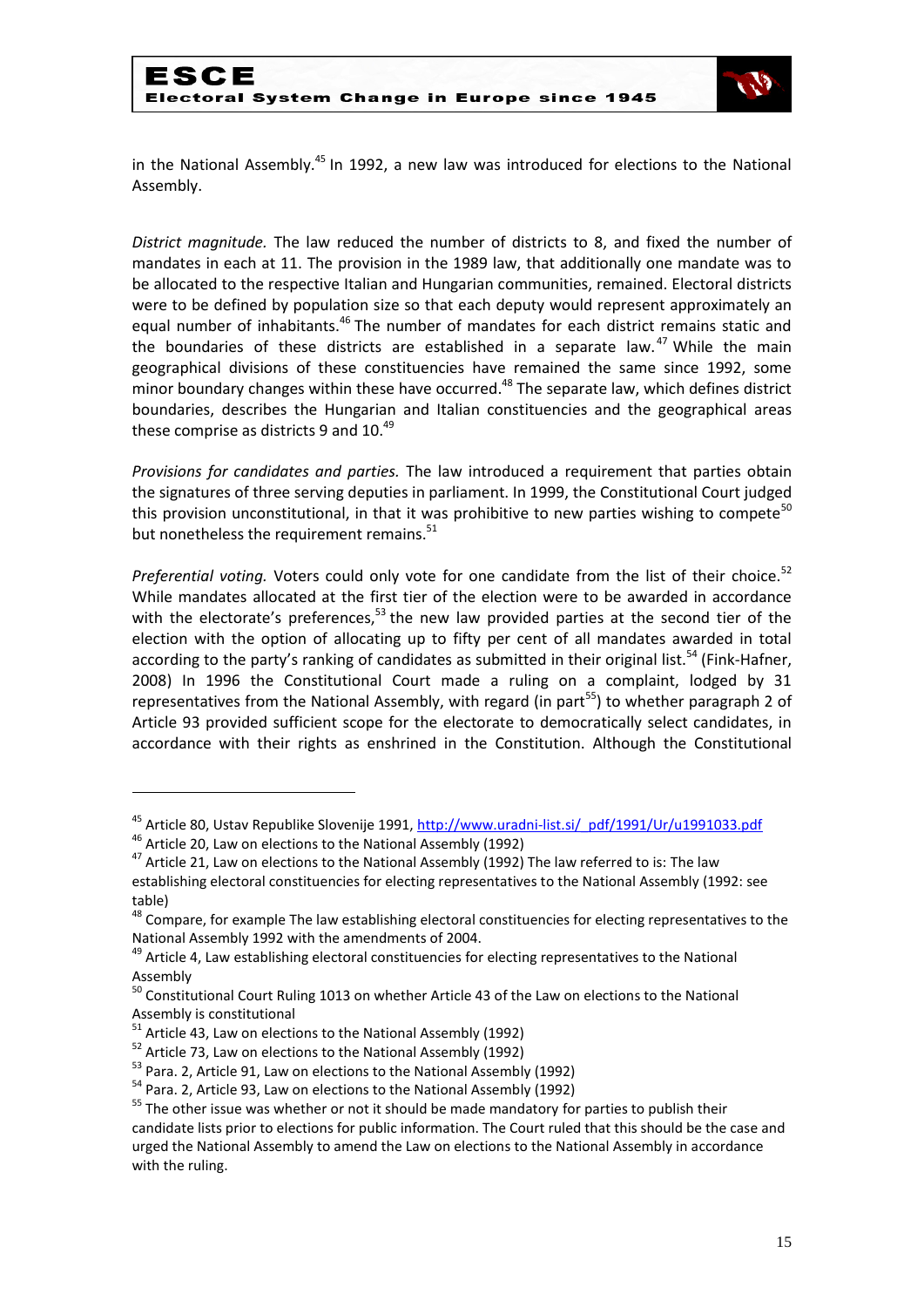

Court did not find this provision incompatible, it was later revoked in 2000.<sup>56</sup> (Fink-Hafner, 2008).

*Allocation of mandates.* The method of allocating mandates at the first tier of the elections remained the Hare quota (that is, the total number of votes cast in the district, divided by the number of mandates to be allocated in the district)<sup>57</sup> and the D'Hondt method for the second tier.<sup>58</sup> The threshold for parties to be eligible for the second tier was increased, however, from 2.5 per cent of the total vote, to a minimum requirement that parties would in theory secure no fewer than 3 seats, taking into account all votes cast nationwide and all available seats (that is 3/88, which equates with somewhat more than 3 per cent of votes nationwide (Grad, 1997; Cerar, 2002 in Fink-Hafner 2008; Toplak, 2006)).<sup>59</sup>

The method for electing the Italian and Hungarian mandates remained the two-round majority system.<sup>60</sup> Among some, however, there is a perception that the Italian and Hungarian electors are given unfair advantage in that they in effect have two votes (Toplak, 2006). Although not explicitly stated as such in the law, those eligible to vote in the Hungarian and Italian districts had two votes: one for their own mandate, and one in the larger territorial district where they resided. For example, the Italian constituency comprising Izola, Koper and Piran are situated within the larger 2<sup>nd</sup> district. [A complaint was lodged with the Constitutional Court to resolve this perceived unfair advantage and as far as I can see in 1998 the CC ruled in favour of the plaintive, although no amendment has been made to the law to date. $61$ ]

*No other change*

1

## *3.3 The 1996 referendum on electoral reform*

In 1996 a petition signed by 43,710 voters requested a referendum on whether the electoral system should be changed,  $62$  and a referendum was held on the 8 December 1996 (see: Toplak, 2006, Fink-Hafner, 2008, Matic, 2000). The referendum posed three alternatives: either, firstly a mixed system; that mandates be allocated entirely by a two-round majority system, or entirely through nationwide party lists. The mixed system proposed that the electorate was to have 2 votes: one for majoritarian, two-round local district elections to contest 44 mandates and that in total the 88 mandates were to be allocated from nationwide partisan or non-

<sup>56</sup> Constitutional Court Ruling 2369 to establish whether the second and third paragraphs of Article 92 of the Law on elections to the National Assembly are compatible with the Constitution,

<http://www.uradni-list.si/1/objava.jsp?urlid=199636&stevilka=2369>

 $\frac{57}{1}$  Article 90, Law on elections to the National Assembly (1992)

<sup>&</sup>lt;sup>58</sup> Para. 2, Article 92, Law on elections to the National Assembly (1992)

<sup>&</sup>lt;sup>59</sup> Paras 2-3, Article 92, Law on elections to the National Assembly (1992)

 $^{60}$  Para 1, Article 96, Article 92, Law on elections to the National Assembly (1992)

 $61$  Ruling 844 to establish whether the Law on elections to the National Assembly [and other laws] is constitutional [http://www.uradni-list.si/\\_pdf/1998/Ur/u1998020.pdf](http://www.uradni-list.si/_pdf/1998/Ur/u1998020.pdf)

 $62$  Constitutional Court Decision U-I 265 96, Request for the calling of a referendum on the electoral system for elections to the National Assembly [http://odlocitve.us-rs.si/usrs/us](http://odlocitve.us-rs.si/usrs/us-odl.nsf/o/DFA061CE126E5C98C1257172002808BC)[odl.nsf/o/DFA061CE126E5C98C1257172002808BC](http://odlocitve.us-rs.si/usrs/us-odl.nsf/o/DFA061CE126E5C98C1257172002808BC)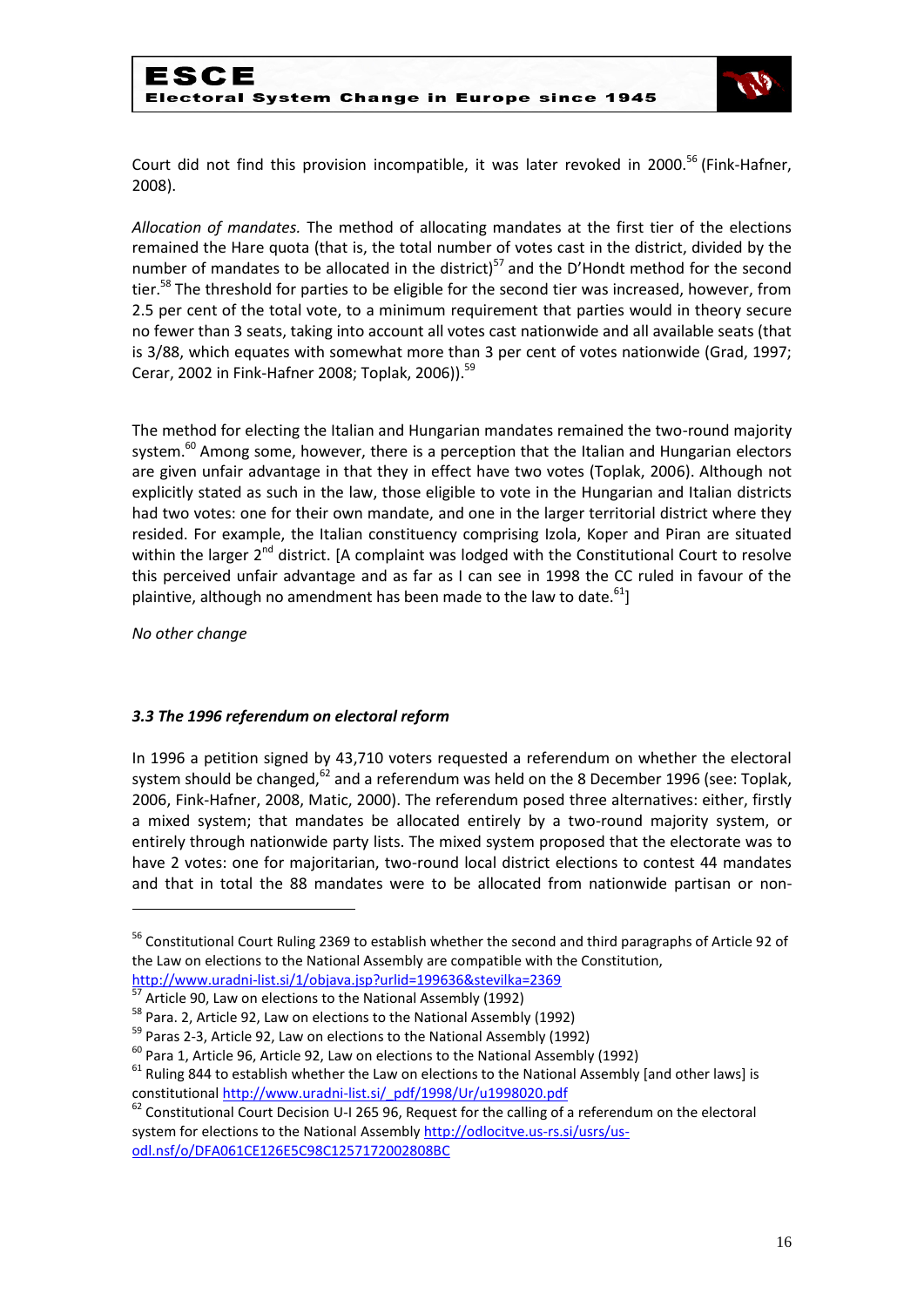

partisan lists in PR.<sup>63</sup> The second option was a two-round majority system: that 88 electoral districts were to be determined according to population size; that one representative was to be elected to each district and that mandates would be allocated to the candidate who receives the most votes. In the event that no candidate won an outright majority, then there would be a second round between candidates who had garnered the most votes in the first round.<sup>64</sup> The third option was to introduce pure PR, with the country as one electoral district, in nationwide party lists. There was to be preference voting, whereby each voter was to have one vote to select a candidate from the list of their choice, and candidates were to be allocated mandates according to this ranking. $65$  While the mixed and PR options received only 14.4 per cent and 26.2 per cent of the votes respectively, 44.5 per cent voted in favour of a two-round majority system.<sup>66</sup> The referendum results, however, were treated as inconclusive, which immediately sparked a constitutional complaint $^{67}$  and in 1998 the Constitutional Court ruled that the referendum results were valid, and that the two-round majority system should be adopted.<sup>68</sup> (Toplak, 2006)

## *3.4* **The** *2000 Amendment of Article 80 of the Constitution*

Instead of complying with the Constitutional Court ruling, in 2000, the National Assembly endorsed a Constitutional amendment specifying PR as the system for electing the National Assembly.<sup>69</sup> It also changed the PR system in several respects:

*Party threshold*. Within this provision, the threshold by which parties would qualify for mandates was increased to 4 per cent of votes nationwide. Moreover, seats at the lower tier were only to be allocated to those parties that met this 4 per cent threshold nationwide.

*Allocation of seats to parties.* The amendment provided that in the first tier of the election, as defined in Article 90 of the Law on elections to the National Assembly, the Droop quota was to be used to allocate mandates.

*Allocation of seats to candidates.* The amendment further stipulated that paragraph 2 of Article 93 regarding parties' right to allocate up to fifty per cent of mandates according to their

<sup>&</sup>lt;sup>63</sup> Na referendumu se glasuje o naslednjih referendumskih vprašanjih a) <http://www.dvk.gov.si/referendum/1996/razglas.html>

<sup>&</sup>lt;sup>64</sup> Na referendumu se glasuje o naslednjih referendumskih vprašanjih b) <http://www.dvk.gov.si/referendum/1996/razglas.html>

 $65$  Na referendumu se glasuje o naslednjih referendumskih vprašanjih c) <http://www.dvk.gov.si/referendum/1996/razglas.html>

<sup>66</sup> <http://www.dvk.gov.si/referendum/1996/rezultati.html>

<sup>67</sup> U-p 341/96<http://odlocitve.us-rs.si/usrs/us-odl.nsf/o/F1D56F9495E4DC89C1257172002A27F0>

<sup>&</sup>lt;sup>68</sup> Constitutional Court decision U-I 12/97 [http://odlocitve.us-rs.si/usrs/us](http://odlocitve.us-rs.si/usrs/us-odl.nsf/o/002D3BB3C124F6FCC125717200280E0D)[odl.nsf/o/002D3BB3C124F6FCC125717200280E0D](http://odlocitve.us-rs.si/usrs/us-odl.nsf/o/002D3BB3C124F6FCC125717200280E0D)

 $69$  Constitutional Law amending article 80 of the Constitution of the Republic of Slovenia [http://www.uradni-list.si/\\_pdf/2000/Ur/u2000066.pdf](http://www.uradni-list.si/_pdf/2000/Ur/u2000066.pdf)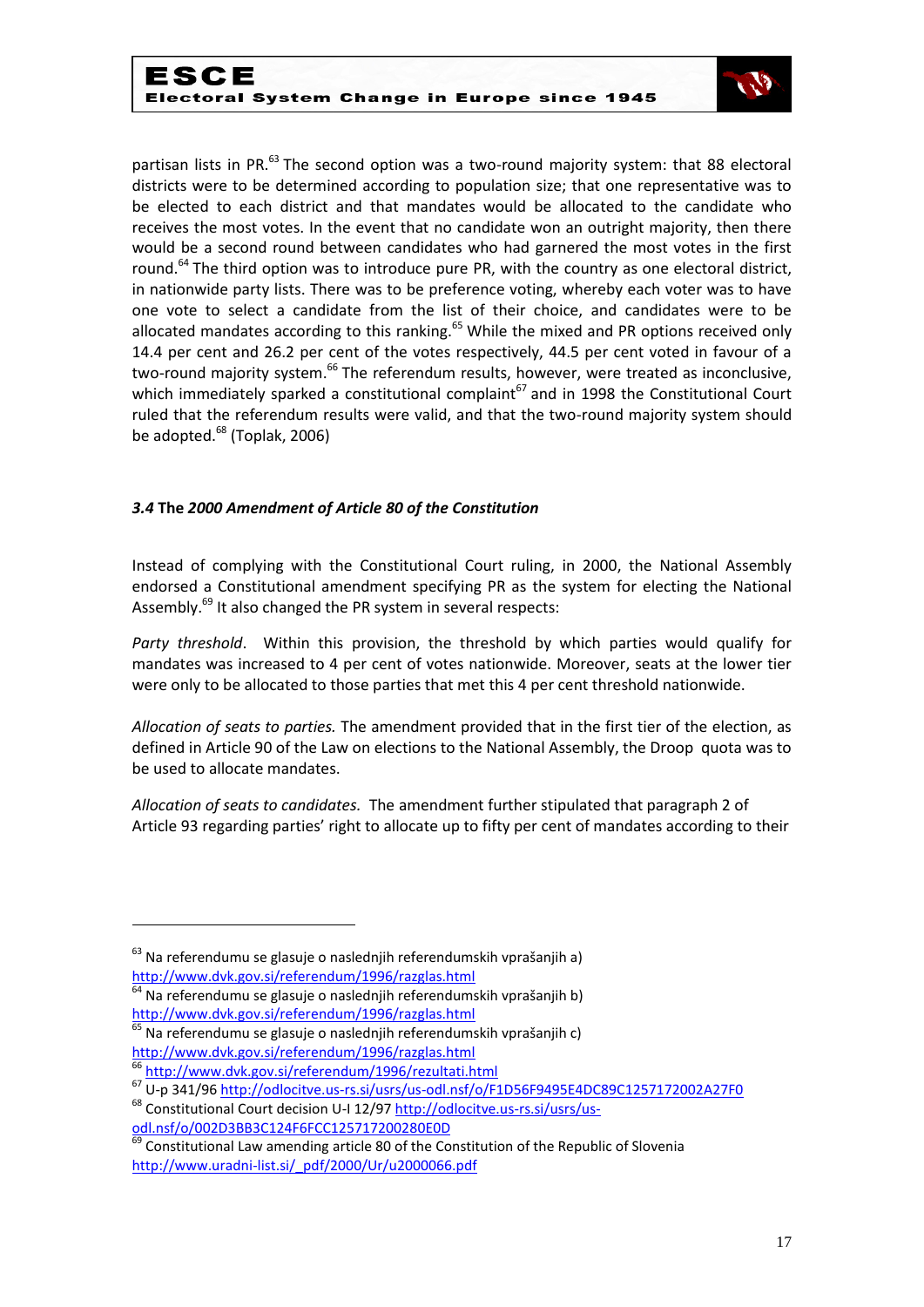

own ranking, was to be revoked.<sup>70</sup> (Toplak, 2006, Fink-Hafner, 2008) Thus, the closed-list element of the system was removed and the system became one of fully open-list PR.

*No other change*

-

#### *3.5. The 2006 Amendments to the 1992 Law on elections to the National Assembly*

In 2006, further amendments were made to the Law on elections to the National Assembly, which clarified the 2000 Constitutional Amendment that the State Electoral Commission was to determine before the first tier allocation of mandates, whether or not a party had reached the 4 per cent nationwide threshold.<sup>71</sup> In accordance with the Constitutional amendments of 2000, mandates allocated at the district level (first tier of the election) were to be distributed using the Droop method (although unlike in the Constitutional amendment, the method is not named *per se*, but simply described as 'a quotient calculated by dividing the total number of votes cast for any party list in the constituency, divided by the number of mandates to be elected in the constituency, plus one') Furthermore, Article 90 stipulated that even if a party garnered enough votes at the local level to secure a mandate, and yet failed to reach the threshold of 4 per cent nationally, then it forfeited all seats. At the second tier of the election, mandates were to be allocated using the D'Hondt method.<sup>72</sup>

#### *3.6 The New consolidated 2006 Law (ZVDZ-UPB1)*

A few months after the 2006 amendments to the 1992 law, a new law was enacted<sup>73</sup>, which included some further amendments, including a new method for allocating seats to the Italian and Hungarian constituencies. The two-round majority system was replaced with a system of Borda count (Toplak 2006). Voters rank the candidates in order of preference. A first preference vote gives as many points as there are candidates. A second preference gives one point fewer, and so on. These points are then summed and the candidate with the most points is elected.<sup>74</sup>

 $70$  Constitutional Law amending article 80 of the Constitution of the Republic of Slovenia [http://www.uradni-list.si/\\_pdf/2000/Ur/u2000066.pdf](http://www.uradni-list.si/_pdf/2000/Ur/u2000066.pdf)

 $\frac{1}{71}$  Article 26 (inserting Article 89 a to the 1992 law), Law supplementing and amending the Law on elections to the National Assembly, 2006

 $^{72}$  Article 29 (amending Article 92 of the 1992 law) Law supplementing and amending the Law on elections to the National Assembly, 2006

<sup>&</sup>lt;sup>73</sup> "According to Article 153 Rule of the National Assembly, the National Assembly of the Republic of Slovenia at its session of 29 September 2006 approved the consolidated text of the Law on Elections to the National Assembly, which comprises: the Law on National Assembly Elections - ZVDZ (UL 44/92 on 12.9.1992), the Law amending the Law on National Assembly Elections - ZVDZ-A (UL 60/95 of 20 10th 1995), the Law Amending the Law on Political Parties - Parties Act-A (UL 70/00 of 8.8.2000) and the Law Amending the Law on Elections the National Assembly - ZVDZ-B (UL 78/06 of 25.7.2006)."

<sup>74</sup> Para. 2, Article 95**,** The law on elections to the National Assembly (officially amended version)